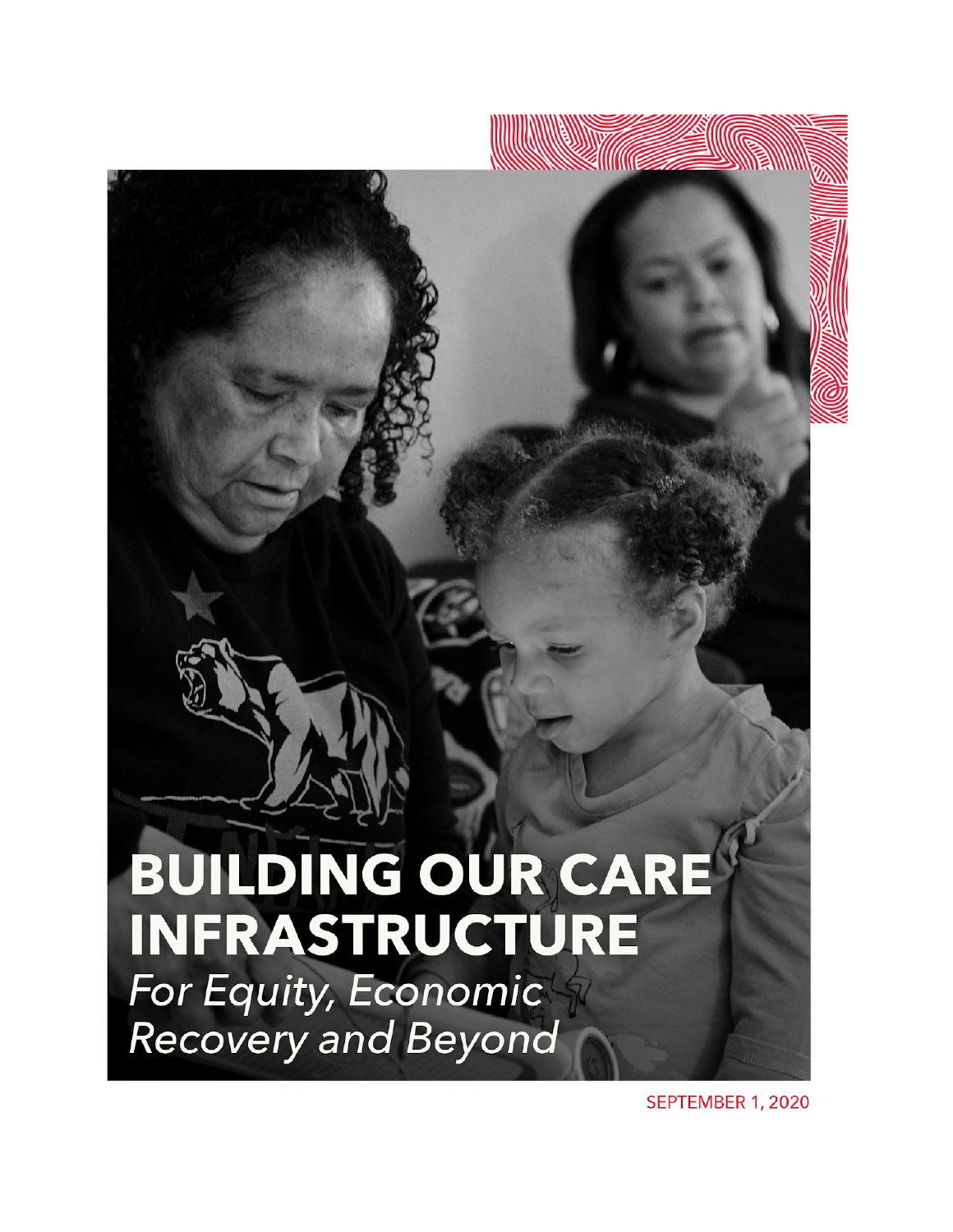# **Table of Contents**

| <b>Executive Summary</b>                                            | 3  |
|---------------------------------------------------------------------|----|
| Care is Key for an Equitable Recovery                               | 4  |
| Care Infrastructure Creates Jobs and is "Job-Ready"                 | 5  |
| Care Infrastructure Supports Racial and Gender Equity               | 5  |
| Care Infrastructure Ensures Financial Stability for Families        | 6  |
| The Cost of Doing Nothing is Greater Than Investing in Care         | 6  |
| The Need for A National Care Agenda                                 | 7  |
| How A Lack of Care Infrastructure Contributed to the Current Crises | 7  |
| The Blueprint for Moving Forward                                    | 9  |
| Universal Long-Term Services and Support                            | 9  |
| Universal Child Care                                                | 10 |
| Paid Leave for All                                                  | 12 |
| Support for Family and Sandwich Generation Caregivers               | 13 |
| Ensuring Dignity for Domestic Workers and All Care Workers          | 14 |
| Innovations to Prepare for the Future                               | 15 |
| Conclusion                                                          | 16 |
| Appendix A: The Results of Inaction                                 | 17 |
| Appendix B: Relief Measures                                         | 23 |
| Acknowledgments                                                     | 24 |
| Partner Support for Care Infrastructure                             | 24 |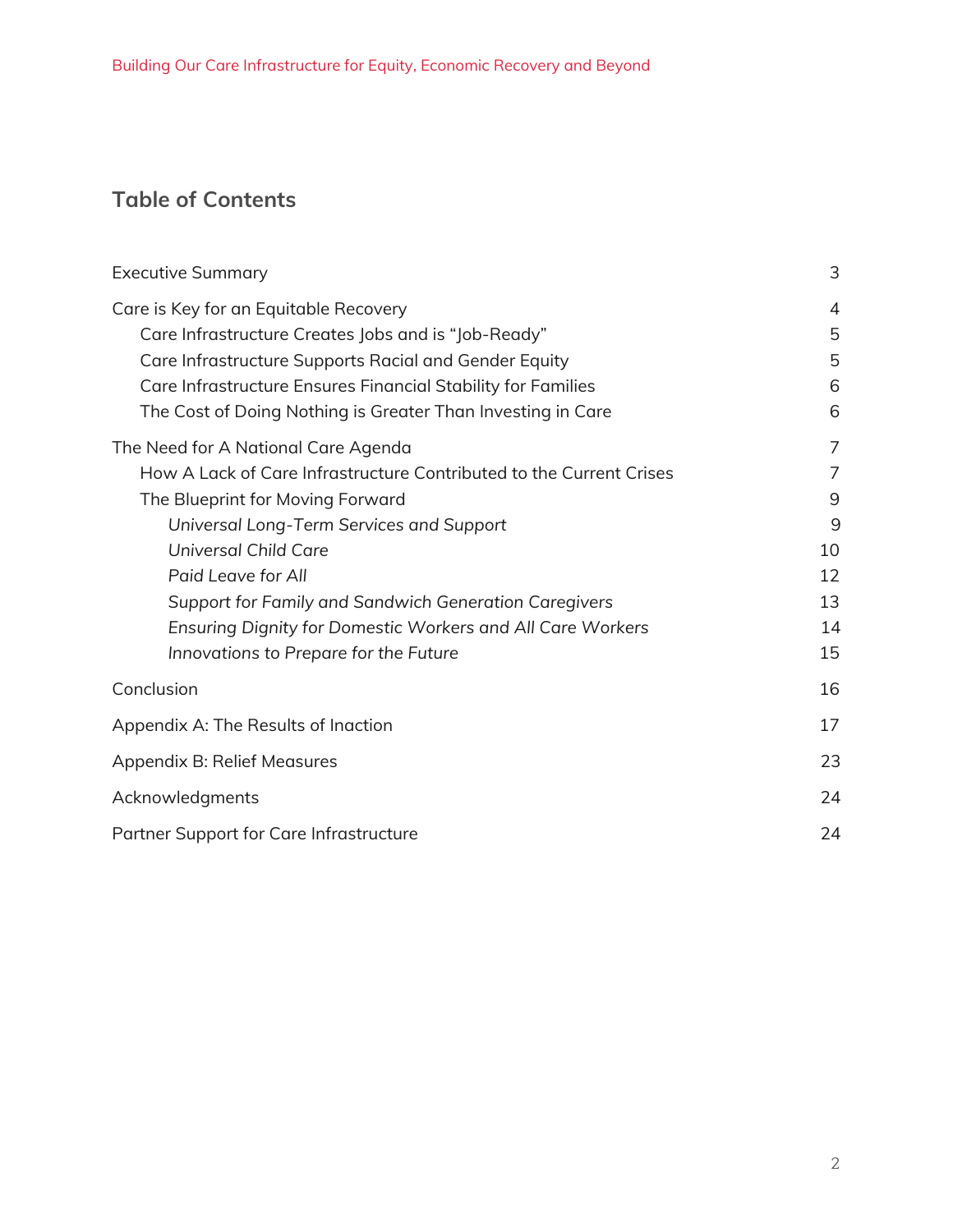# <span id="page-2-0"></span>**Executive Summary**

Compounded by the COVID-19 pandemic, the lack of a care infrastructure continues to leave caregivers vulnerable to economic instability and greater financial strain, especially Black and immigrant women who disproportionately perform paid and unpaid care. Care and caregiving are undervalued and chronically underfunded as result of systemic racism and inadequate policies. A robust and sustainable economic recovery must center Black, Latinx, Indigenous, and disabled women's experiences to ensure it effectively serves all families. Investing in the care infrastructure also requires expanding and building upon existing systems while also exploring new ways to ensure care services at any stage of life.

This continuum of care services must recognize the skills required to do caregiving work, whether gained through experience or training. Additionally, investing in the workforce leads to greater respect and dignity for all care workers as reflected in family-supporting wages and the recruitment and retention of a necessary workforce. We must ensure that people have broad access to paid family and medical leave, high-quality childcare, and home and community-based services and support. Investing in a robust care infrastructure will have swift and immediate economic impacts because it creates jobs quickly, spurs job growth in other sectors, and ensures financial stability for individuals, families, and communities. A fully financed care infrastructure—from child care and early education to care for aging adults and people with disabilities—is not only critical to a racially just and equitable economic recovery but is also key to building a pathway forward that is sustainable for all families.

## **Lead Authors**

**Josephine Kalipeni**, Director of Policy and Federal Affairs at Caring Across Generations

**Julie Kashen**, Senior Policy Advisor at The National Domestic Workers Alliance; Senior Fellow and Director for Women's Economic Justice at The Century Foundation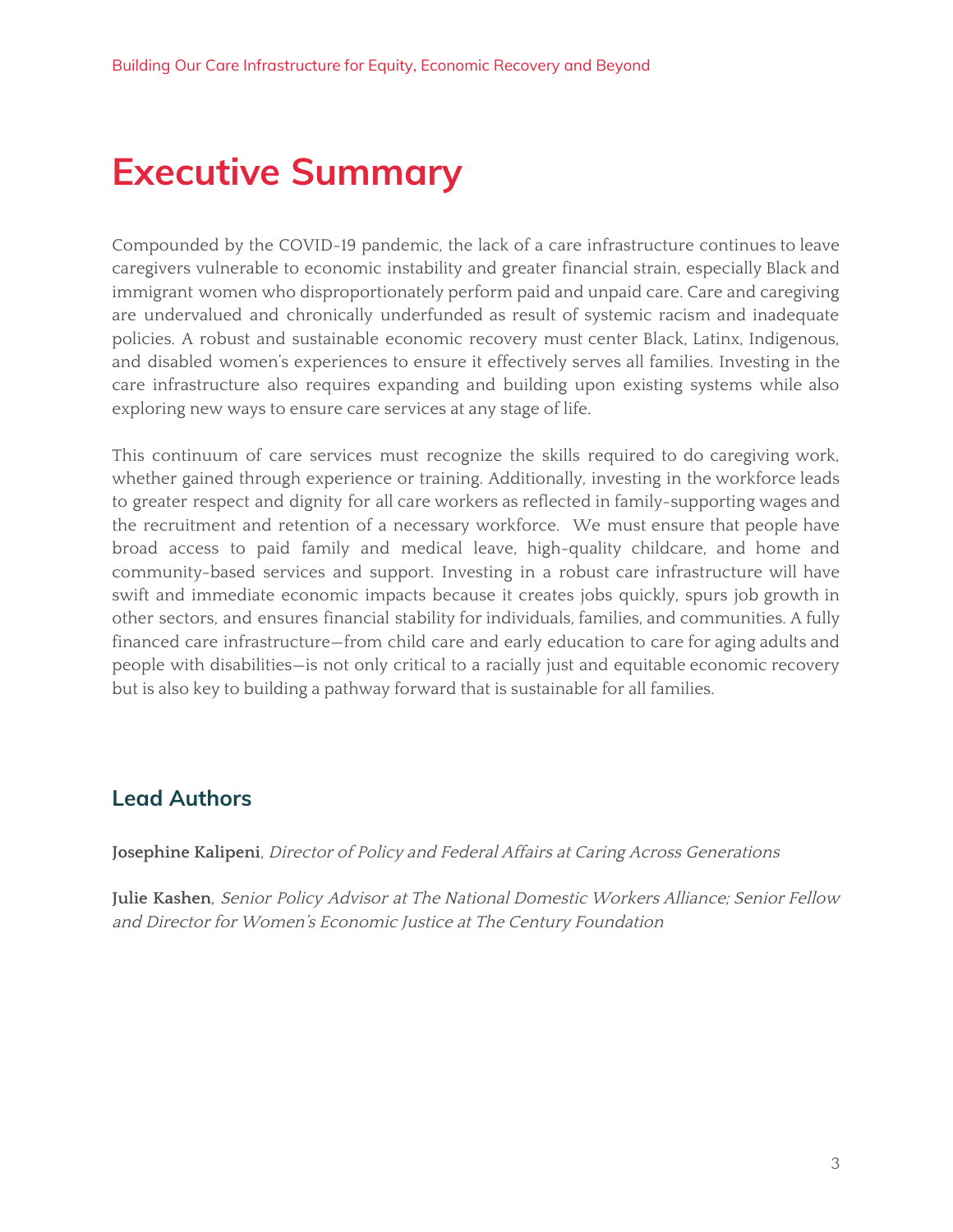# <span id="page-3-0"></span>**Care is Key for an Equitable Recovery**

The COVID-19 pandemic has come at a heavy human cost, far beyond the virus itself-lives, j<u>obs</u> and <u>[homes](https://www.hrw.org/news/2020/05/11/pandemic-millions-people-could-lose-their-homes)</u> are being unnecessarily lost in unthinkable magnitudes.<sup>123</sup> The lack of a care infrastructure in the United States before the pandemic has contributed to and exacerbated the hardships confronting families across the country. This public health crisis amplifies the economic instability that many families face. When coupled with low, inequitable, and stagnant wages, the demands of managing an illness and caring for a child or another family member can create great financial, emotional, and physical strain.

Inadequate, patchwork care programs built on racism, ableism, sexism, and exclusion underlie the current health and economic crises, which have systemic, disparate impacts on Black people, especially Black women and Black disabled people. Police violence, dramatic rates of unemployment, and a deadly virus have laid bare longstanding structural injustice for Black people, especially Black women who have disproportionately borne the brunt of caring for families in America through times of stability and crisis, while struggling to care for their own. Like modern-day policing, the origins of domestic work are rooted in the slave economy, which helped build the wealth of our nation. The legacy of anti-Black racism in America has resulted in the human, economic, health, and political oppression of Black communities and disregards their resilience, value, and human dignity to this day.

As the US works to address these crises, our leaders have an opportunity to not only build our economy anew, but to build it in a smarter, more equitable, and more inclusive way. That means starting with a bold plan to build a strong, healthy care infrastructure, including child care, paid leave, and long-term services and supports for people with disabilities and aging adults. Making care infrastructure the foundation of our recovery can address historic inaction, increase the employment rate and ensure the economy recovers quickly. It will durably support families during this crisis and beyond. Like investments in transportation, roads, bridges, the electrical grid, and public health, investment in a care infrastructure fuels strong families and communities. It enriches lives and enables the activities that raise our collective living standards. Few solutions will be more crucial to a speedy and sustainable recovery, and none will be as impactful on improving gender and racial equity.

A better future is possible—and necessary—which is why we must be intentional about what our public dollars support. We must lead with the values that so many of us share—love, care, community, and family—and invest in the systems that support those values. We must ask if

<sup>&</sup>lt;sup>1</sup> [Coronavirus](https://www.nytimes.com/interactive/2020/us/coronavirus-us-cases.html) in the US: Latest Map and Case Count

<sup>&</sup>lt;sup>2</sup> Forbes: Some 42% of Jobs Lost In [Pandemic](https://www.forbes.com/sites/kenrapoza/2020/05/15/some-42-of-jobs-lost-in-pandemic-are-gone-for-good/#7041e7650ab9) Are Gone For Good

<sup>&</sup>lt;sup>3</sup> In the Pandemic. Millions of People Could Lose Their Homes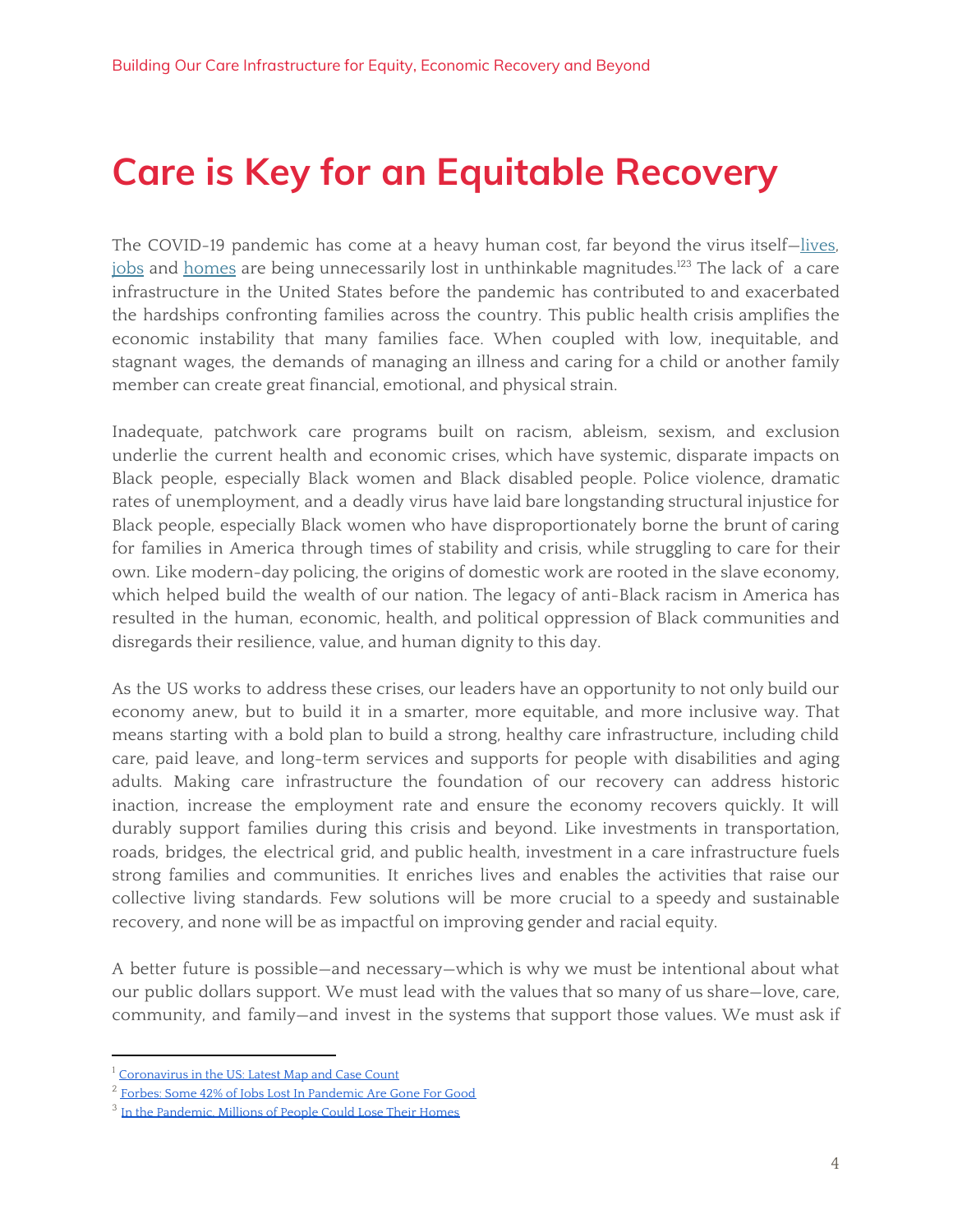Black families, people with disabilities, immigrants and other marginalized communities truly stand to benefit from existing or proposed public policies, and whether those communities were included in the development of solutions. That is why for the first time, sandwich generation parents, child care advocates, disability justice activists, paid leave advocates, labor leaders, long-term care advocates, care workers, economists, and academics are coming together to demand a care foundation that will allow the US economy to grow and prosper, and for all of us to live full and dignified lives.

### <span id="page-4-0"></span>**Care Infrastructure Creates Jobs and is "Job-Ready"**

Compared with shovel-ready initiatives, care investments can have more of an immediate economic impact without needing as much time to deploy funds, labor, and services. Investment in the care sector can also generate twice as many jobs per [dollar](https://thehill.com/opinion/finance/372966-america-must-build-a-caregiving-infrastructure-to-help-our-families) as physical construction does due to the caregiving sector's high labor intensity.<sup>4</sup> Investment in care infrastructure is as effective a job creation strategy as investments in bridges, roads and other "traditional" infrastructure. In fact, home health aides and personal care assistants are the [third](https://www.bls.gov/ooh/fastest-growing.htm) and fourth fastest growing [occupations](https://www.bls.gov/ooh/fastest-growing.htm) in the United States according to the Bureau of Labor Statistics.<sup>5</sup> In addition, the benefits of investing in care extend beyond care jobs. Care jobs make all other work possible.

## <span id="page-4-1"></span>**Care Infrastructure Supports Racial and Gender Equity**

COVID-19 is disproportionately impacting Black, Indigenous, People of Color (BIPOC) women, who are losing more jobs while simultaneously gaining greater responsibilities as underpaid "essential workers." Without investing in our care infrastructure, women, especially women of color who are primarily responsible for caring for their own families as well as others, will not be able to fully participate in the rebuilding of our economy. More women than men will face economic insecurity as a result of being unable to return to full-time work or having to cut their work hours. This gender disparity will prolong the recession, risk undermining gender and racial equity in the workplace, and will reinforce outdated and unrealistic gender roles. This gender disparity also leads more women, particularly Black women, to age into [poverty](https://www.justiceinaging.org/wp-content/uploads/2018/12/Older-Women-and-Poverty.pdf) and [homelessness.](https://www.justiceinaging.org/wp-content/uploads/2018/12/Older-Women-and-Poverty.pdf)<sup>6</sup> These challenges will make it harder for anyone with loved ones who need support to engage fully in the labor market, even as more men take on caregiving responsibilities.

 $^4$  America must build a caregiving [infrastructure](https://thehill.com/opinion/finance/372966-america-must-build-a-caregiving-infrastructure-to-help-our-families) to help our families

<sup>5</sup> Bureau of Labor [Statistics](https://www.bls.gov/ooh/fastest-growing.htm)

<sup>6</sup> Older [Women](https://www.justiceinaging.org/wp-content/uploads/2018/12/Older-Women-and-Poverty.pdf) and Poverty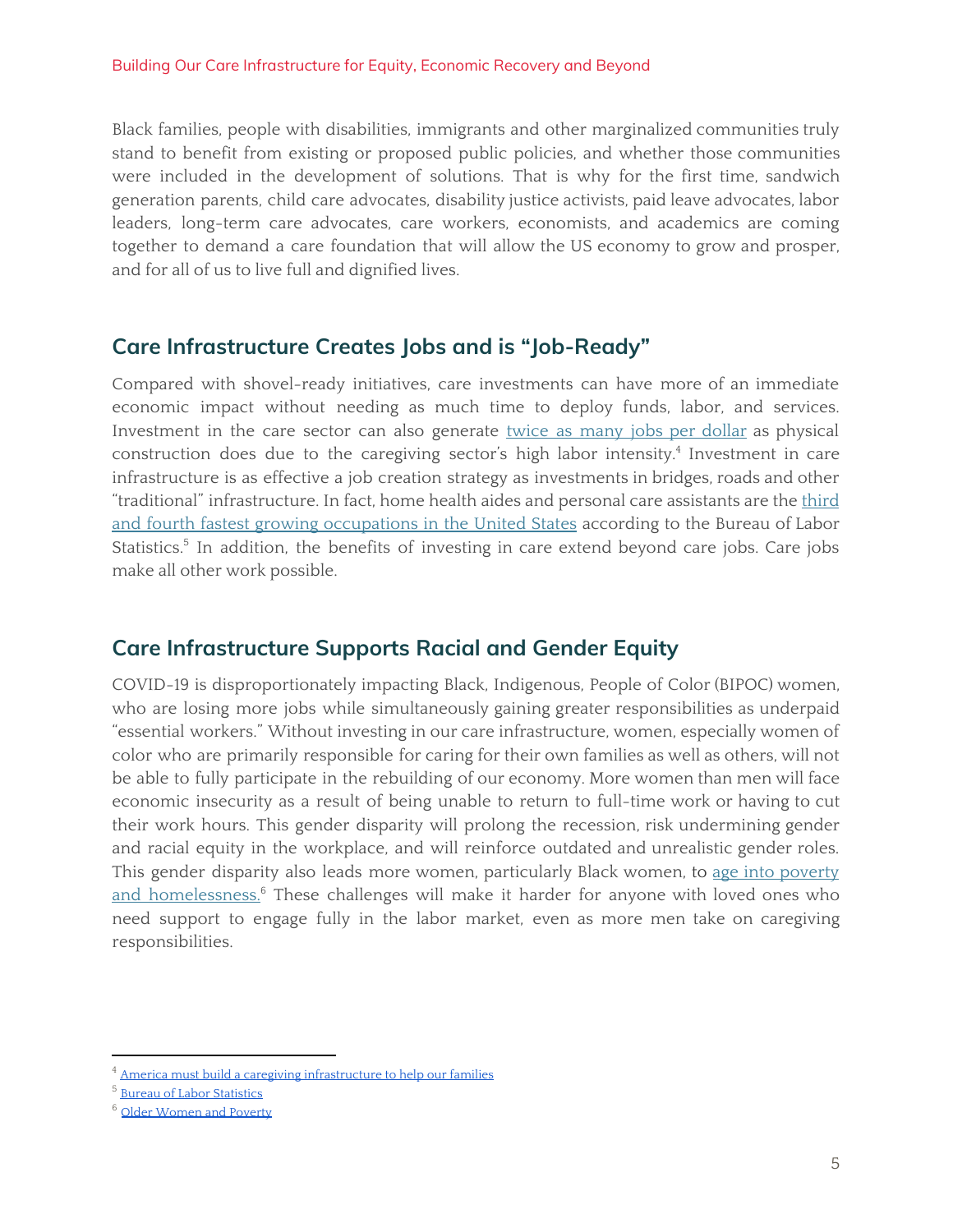### <span id="page-5-0"></span>**Care Infrastructure Ensures Financial Stability For Families**

A rapidly growing number of families are experiencing financial strain and insecurity as unemployment rises to unprecedented levels. Without a robust care infrastructure, millions of workers with family care responsibilities face the impossible decision of leaving their loved ones in potentially unsafe situations or foregoing critical income. A diminished workforce also means reduced household spending and increased reliance on already overwhelmed safety net programs. Economic instability now will also perpetuate intergenerational poverty, which disproportionately affects Black, Indigenous, and Latinx families.

### <span id="page-5-1"></span>**The Cost of Doing Nothing is Greater Than Investing In Care**

The cost of care is high, and today families, individuals, and employers are bearing the cost in ineffective and inefficient ways. Investing in care will have far reaching economic benefits even beyond those already highlighted above. Prior to the pandemic, parents forewent roughly \$30–35 billion in income because the high cost of child care led many parents to leave the paid labor force or reduce their paid work hours to care for their children.<sup>7</sup> That translates to a loss of tax revenue of about \$4.2 billion each year. Similarly, the low pay of early childhood educators corresponds to a loss of tax revenue of about \$23 billion a year. In a 2015 report, the US [Department](https://digitalcommons.ilr.cornell.edu/cgi/viewcontent.cgi?article=2609&context=key_workplace) of Labor's chief economist estimated that five million women are missing from the US labor force for reasons connected to the lack of paid leave and other family-supporting policies.<sup>8</sup> This, in turn, would translate into more than <u>\$500 [billion](https://digitalcommons.ilr.cornell.edu/cgi/viewcontent.cgi?article=2609&context=key_workplace) of</u> [additional](https://digitalcommons.ilr.cornell.edu/cgi/viewcontent.cgi?article=2609&context=key_workplace) economic activity per year. The productivity lost when caregivers need to miss work to provide care costs the US economy over \$25 [billion](https://news.gallup.com/poll/148670/caregiving-costs-economy-billion-lost-productivity.aspx#:~:text=Overall%2C%20caregivers%20reporting%20missing%20an,in%20lost%20productivity%20per%20year.) per year, and on an individual level, caregivers who need to quit their jobs or retire early due to caregiving responsibilities lose, on average, over [\\$300,000](https://www.aarp.org/content/dam/aarp/livable-communities/old-learn/health/metlife-study-of-caregiving-costs-to-working-caregivers-2011-aarp.pdf) in wages, social security benefits, and pensions over the course of their lifetimes. 910

That's why our recovery plans must start with a universal care infrastructure, including:

- Universal long-term services and supports
- Universal child care
- Paid leave for all (including paid family and medical leave and paid sick days)
- Support for family caregivers and the sandwich generation
- Raising wages and standards to ensure dignity for domestic and all care workers
- Innovations to prepare for the future, such as navigators and portable benefits

 $7$  Who's paying now?: The explicit and implicit costs of the current early care and [education](https://www.epi.org/publication/whos-paying-now-costs-of-the-current-ece-system/) system

<sup>&</sup>lt;sup>8</sup> US DOL Report The Cost of Doing Nothing: The Price We All Pay Without Paid Leave Policies to Support [America's](https://digitalcommons.ilr.cornell.edu/cgi/viewcontent.cgi?article=2609&context=key_workplace) 21st Century [Working](https://digitalcommons.ilr.cornell.edu/cgi/viewcontent.cgi?article=2609&context=key_workplace) Families

<sup>&</sup>lt;sup>9</sup> Gallup: Caregiving Costs US Economy \$25 Billion in Lost [Productivity](https://news.gallup.com/poll/148670/Caregiving-Costs-Economy-Billion-Lost-Productivity.aspx?utm_source)

<sup>&</sup>lt;sup>10</sup> The MetLife Study of Caregiving Costs to Working [Caregivers:](https://www.aarp.org/content/dam/aarp/livable-communities/old-learn/health/metlife-study-of-caregiving-costs-to-working-caregivers-2011-aarp.pdf) Double Jeopardy for Baby Boomers Caring for Their Parents – [2011](https://www.aarp.org/content/dam/aarp/livable-communities/old-learn/health/metlife-study-of-caregiving-costs-to-working-caregivers-2011-aarp.pdf)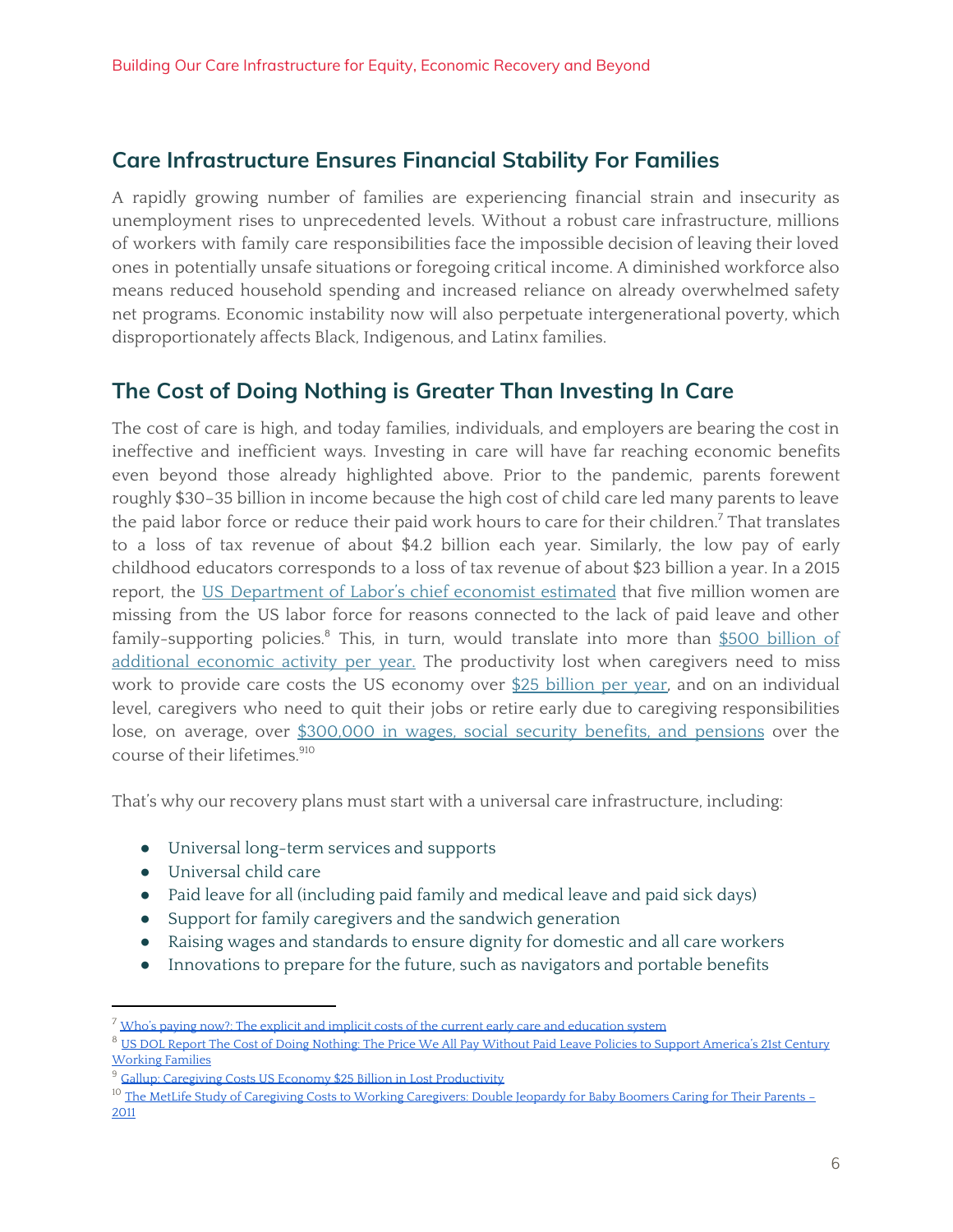# <span id="page-6-0"></span>**The Need for A National Care Agenda**

Even as wages have stagnated and job growth has concentrated in the low-wage economy, policymakers have increasingly left working families on their own to navigate the crushing cost and responsibility of care, from child care to long-term care. As Baby Boomers age and life expectancy extends, and as working millennials become parents, fewer households can rely on stay-at-home caregivers.<sup>11</sup> The crushing costs and competing life demands make providing care unmanageable for many to handle alone.

Family care responsibilities—from caring for children to supporting the needs of people with disabilities and ailing or aging adults—fall disproportionately on women both in families and in the workforce. As a profession, the care workforce is disproportionately composed of women of color, Black women and immigrant women, exacerbating gender and racial inequality. This workforce—including home care workers, direct service professionals, people who work in child care centers, family care homes, or as nannies or other home-based providers—does not have the rights, compensation, and protection it needs.

The devaluing of family care work is by design. One of the many legacies of slavery is the shouldering of care responsibilities by the people in our society with the least power and fewest resources.<sup>12</sup> In the early 20th century, white lawmakers excluded care workers, who were overwhelmingly Black women, from fair wages and labor protections in order to preserve the status quo. To this day, our culture and policies continue to undervalue and invisibilize caregiving, leaving caregivers underpaid or unpaid, and without the support they need to thrive. This history has also contributed to the expectation that family care is an individual responsibility, rather than a communal one; if you struggle, there's something wrong with you. In reality, care has been a universal need and a public good that requires collective, public policy-supported solutions, and now more than ever must be treated as such. It is time for our government to commit to prioritizing public investment in care, including in the care workforce.

### <span id="page-6-1"></span>**How A Lack of Care Infrastructure Contributed to the Current Crises**

COVID-19 has laid bare the reality that caregiving is what allows our society and economy to function. Care jobs, performed by an underpaid and undervalued predominantly female and disproportionately Black, Latinx, and immigrant workforce, have always sustained our communities and undergirded our country's economic prowess, and this is now more evident

<sup>&</sup>lt;sup>11</sup> Forbes: AS Baby [Boomers](https://www.forbes.com/sites/jodygastfriend/2018/08/10/caregiver-shortage-who-will-care-for-us/#18c949b3532d) Move Into Old Age, Who Will Care for Us?

<sup>&</sup>lt;sup>12</sup> [Undervaluing](https://familyvaluesatwork.org/undervaluing-caregiving-rooted-in-stolen-labor-of-black-women/) of Caregiving Rooted in Black Women's Stolen Labor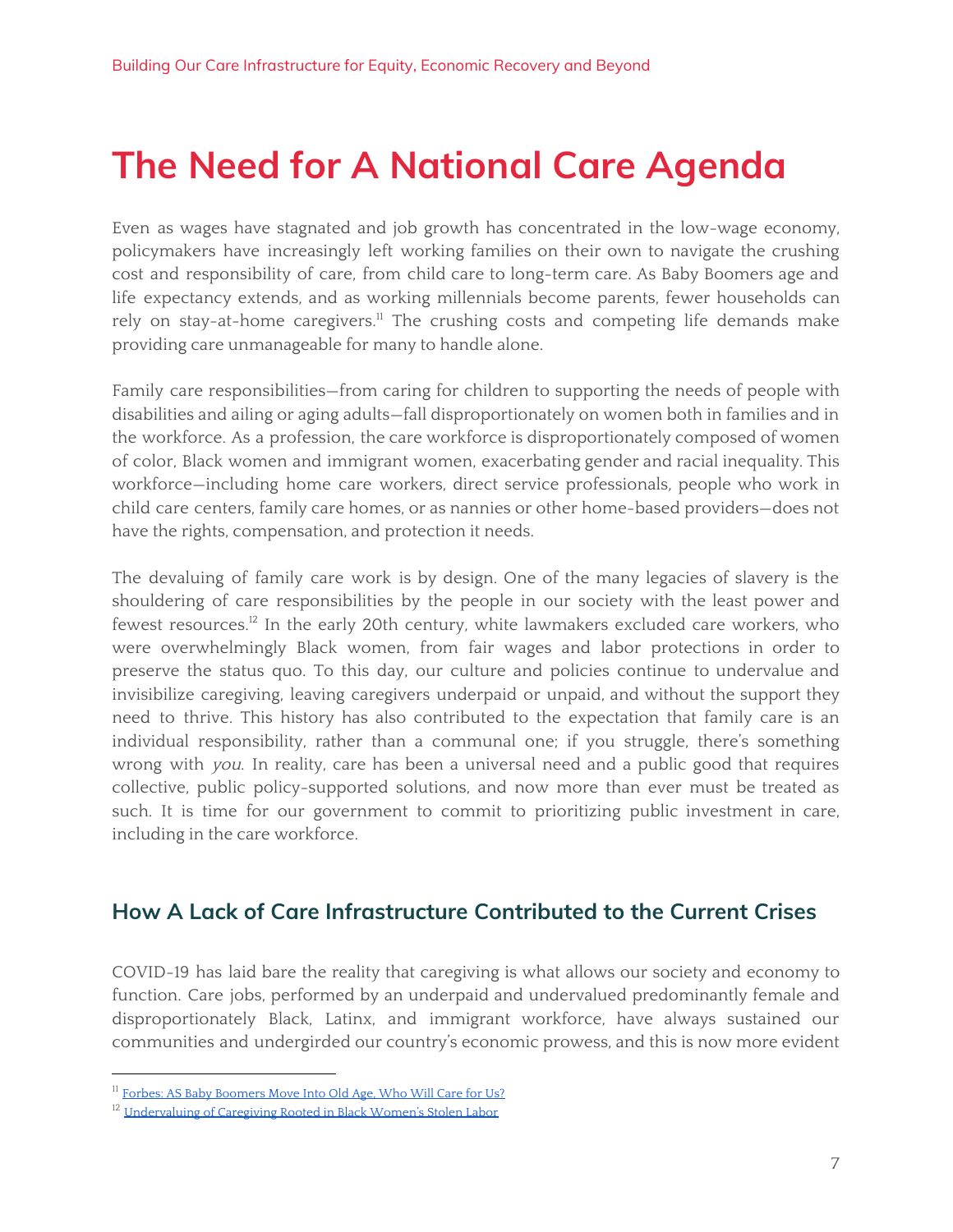than ever. The lack of a care infrastructure contributed to the current public health and economic crises, perpetuating long-standing systemic racism and hurting care workers, consumers of care, and their families. The crises has revealed wide disparities in access to quality healthcare, elder care, and child care that disadvantage working class families and communities of color, and that can no longer be ignored. A lack of infrastructure has made the impact of COVID-19 devastating for millions of families, especially Black, Indigenous, People of Color (BIPOC) families.

- Older Americans and people with disabilities are most at risk for getting sick and dying from COVID-19 due to their pre-existing conditions and because many rely on institutional care as the only option available.
- Sadly, more than 40 [percent](https://www.nytimes.com/interactive/2020/us/coronavirus-nursing-homes.html) of all US COVID-19 deaths are nursing home residents or workers, and in at least 23 [states](https://www.nytimes.com/interactive/2020/us/coronavirus-nursing-homes.html) the majority of COVID-19 deaths are linked to nursing homes.<sup>13</sup> As of late June, these deaths numbered <u>more than 55,000</u>.<sup>14</sup> Nursing homes with a greater number of Black and Latino residents are [twice](https://www.nytimes.com/article/coronavirus-nursing-homes-racial-disparity.html) as likely to have coronavirus infections as nursing homes with overwhelmingly white residents. 15
- In many states, the adult day care centers and programs that many families relied on for dependable, routine, supportive care, as well as physical, mental, and social well-being for people with disabilities and older adults remain closed. This is not only destabilizing for families and the care recipients who thrive on routine, but also the workers of these centers.
- In most states, child care programs and schools are struggling without adequate public investment or clear guidance about health and safety, leaving parents and caregivers anxiously weighing how to manage double duty in their paid employment and caregiving responsibilities.
- At the same time, some child care providers are [closing](https://www.naeyc.org/sites/default/files/globally-shared/downloads/PDFs/our-work/public-policy-advocacy/holding_on_until_help_comes.survey_analysis_july_2020.pdf) their doors for good as a result of COVID-19 piling on top of the historic underinvestment in care, and the failure of the federal government to provide assistance to state and local governments during the crisis, threatening to destroy the patchwork infrastructure that barely keeps families afloat as it is. 16
- Our government's failure to enact paid sick days and paid family and medical leave for everyone means that people may have been going to work sick and spreading COVID-19 and are forced to choose between caring for their family members or counting on their paychecks.
- Care and domestic workers are essential workers, supporting the daily activities of life or providing care for seniors, people with disabilities and people with chronic illnesses in their homes, yet they are paid poverty wages and are not being provided with adequate safety protections.

<sup>&</sup>lt;sup>13</sup> More Than 40% of US [Coronavirus](https://www.nytimes.com/interactive/2020/us/coronavirus-nursing-homes.html) Deaths Are Linked to Nursing Homes

<sup>&</sup>lt;sup>14</sup> Dems: [Government's](https://apnews.com/e3cb4934ab2e8e2a2ef17253556096ae) 'deadly delay' devastated nursing homes

<sup>&</sup>lt;sup>15</sup> [Covid-19](https://www.nytimes.com/article/coronavirus-nursing-homes-racial-disparity.html) and Nursing Homes: A Striking Racial Divide

<sup>&</sup>lt;sup>16</sup> [Holding](https://www.naeyc.org/sites/default/files/globally-shared/downloads/PDFs/our-work/public-policy-advocacy/holding_on_until_help_comes.survey_analysis_july_2020.pdf) On Until Help Comes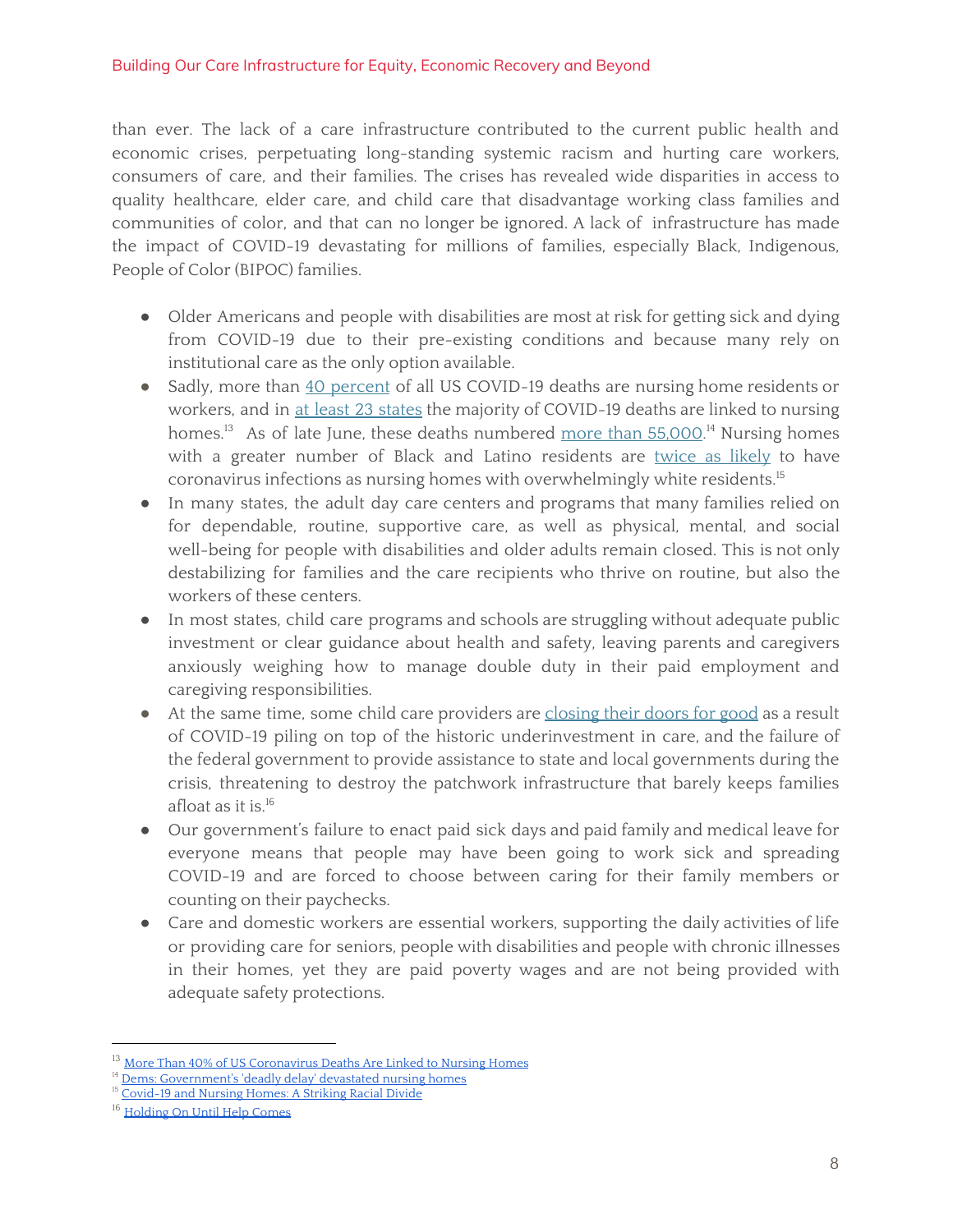• The care and domestic workers who have lost their jobs are struggling, many without savings or a safety net. As Dominique Derbigny [writes:](https://womenswealthgap.org/wp-content/uploads/2020/04/OnTheMargins_April2020_CWWG.pdf) "Historical, and continuing, racist and sexist policies and institutional practices...have disenfranchised women of color making it nearly impossible, no matter how hard they work, to build savings and wealth." 17

Our country's existing care-related policy framework was profoundly inadequate—dangerous even—prior to the COVID-19 pandemic. The crisis has destroyed it completely. Our solutions must build a strong care infrastructure—one meant to hold up for generations, and take us from the challenges we currently face alone to community-centered solutions that lift us all up rather than rely on underpaying workers and pushing families to the brink of disaster.

## <span id="page-8-0"></span>**The Blueprint for Moving Forward**

The care ecosystem is essential to America's recovery from the pandemic and to its post-pandemic success; this requires a policy response and public spending on social infrastructure on a scale commensurate with its economic and social importance. That means a care infrastructure that prioritizes the needs of families who have been disadvantaged by ageism, ableism, racism, sexism and other forms of discrimination. All stakeholders must have a real voice and a meaningful role in shaping and refining the system. Public funding must be permanent and must expand with need.

### <span id="page-8-1"></span>**Universal Long-Term Services and Support**

We must support dignity and independence for people of all ages and abilities by creating a new, holistic system that builds on Medicaid and Medicare to provide sustainable long-term services and supports (LTSS) when people need it.

Without universal LTSS families will continue to rely on family members to support them. [Fifty-three](https://www.caregiving.org/wp-content/uploads/2020/05/Executive-Summary-Caregiving-in-the-United-States-2020.pdf) million family caregivers provide unpaid care and support, valued at over \$500 billion, for people with disabilities and seniors. $^{18}$  Twenty-five percent of caregivers are part of the sandwich generation who manage care for both children and people with disabilities or seniors, the most at-risk populations for COVID-19.<sup>19</sup> Managing or providing care for an aging family member on top of child care is forcing some people out of work, reducing their future Social Security benefits, and leaving them even more financially insecure now and as they age. Additionally, people are living longer, creating a large and growing population of older adults

<sup>&</sup>lt;sup>17</sup> On The Margins: Economic Security for Women of Color Through the [Coronavirus](https://womenswealthgap.org/wp-content/uploads/2020/04/OnTheMargins_April2020_CWWG.pdf) Crisis and Beyond

<sup>&</sup>lt;sup>18</sup> [Caregiving](https://www.caregiving.org/wp-content/uploads/2020/05/Executive-Summary-Caregiving-in-the-United-States-2020.pdf) in the US 2020 - AARP Research Report

<sup>&</sup>lt;sup>19</sup> Burning The Candle At Both Ends: Sandwich [Generation](https://caringacross.org/wp-content/uploads/2019/11/NAC_SandwichCaregiving_Report_digital112019.pdf) Caregiving In The US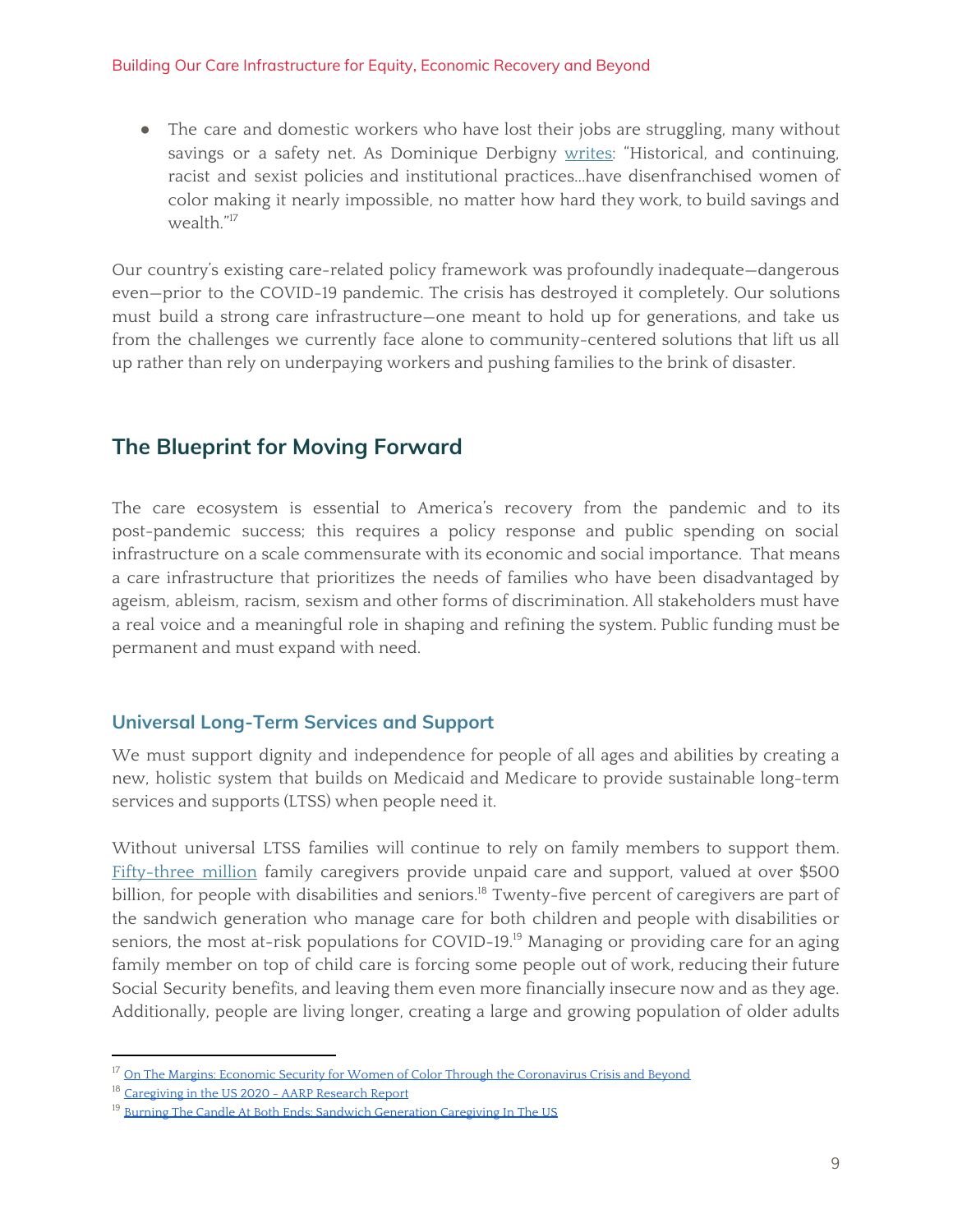who, in addition to people of all ages with disabilities, create an increased and intergenerational demand for LTSS.

Universal LTSS would help the economy recover in several important ways. First, working family caregivers would be more productive in the economy, increasing economic activity by an <u>[estimated](https://www.georgetownpoverty.org/wp-content/uploads/2017/05/Building-the-caring-economy_exec-summary_hi-res.pdf) \$17.1 to \$33.6 billion</u>.<sup>20</sup> Second, universal LTSS would create good caregiving jobs, and allow workers to organize into unions or other worker-led organizations. Third, covering the cost of LTSS would provide financial security that would allow families to continue to spend money in their communities. And lastly, strong and robust universal LTSS can support the inclusion of people with disabilities and older adults' participation in the workforce and in our economy.

To build infrastructure for long-term services and supports, we need a national, holistic long-term care system that works for all, starting with more investment in home and community-based services (HCBS) and ensuring everyone has affordable, accessible, safe housing, so that they can access those services.

Medicaid and Medicare fall short when it comes to affordable, accessible, and equitable LTSS for workers, consumers, and family caregivers. Medicaid must put HCBS on equal footing to institutional care or flip the current institutional bias of the Medicaid program. HCBS should be made mandatory in Medicaid to eliminate waiting lists and increase access for services, increase funding to support the service capacity and improve quality and pay for the workforce. In addition to expanding and improving Medicaid and Medicare with a particular focus on the LTSS and HCBS benefits, a new system of long-term care must be established to provide LTSS that is comprehensive, sustainable and ensures financial peace of mind as well as security in unexpected situations. Additionally, this new system would increase access to care, distribute risk, and include a national plan for recruiting and retaining the workforce necessary to meet future long-term care needs.

#### <span id="page-9-0"></span>**Universal Child Care**

Congress must declare child care a public good and pass legislation to ensure all families can access safe, affordable, high quality, and convenient child care in their own homes, family care homes, or child care centers. Congress should ensure equity and look to smart legislative solutions, such as the Child Care for [Working](https://www.help.senate.gov/imo/media/doc/CCFWFA%20Fact%20Sheet%20116th%20Congress%20FINAL.pdf) Families Act and the [Universal](https://www.warren.senate.gov/imo/media/doc/Universal_Child_Care_Policy_Brief_2019.pdf) Child Care and Early [Learning](https://www.warren.senate.gov/imo/media/doc/Universal_Child_Care_Policy_Brief_2019.pdf) Act, and ensure equity.<sup>2122</sup>

Investment in universal child care simultaneously enables higher workforce participation and provides a solid foundation for the subsequent educational success of children, ensuring their

<sup>&</sup>lt;sup>20</sup> [Georgetown](https://www.georgetownpoverty.org/wp-content/uploads/2017/05/Building-the-caring-economy_exec-summary_hi-res.pdf) Center on Poverty and Inequality: Building the Caring Economy

<sup>&</sup>lt;sup>21</sup> Child Care for [Working](https://www.help.senate.gov/imo/media/doc/CCFWFA%20Fact%20Sheet%20116th%20Congress%20FINAL.pdf) Families Act of 2019

<sup>&</sup>lt;sup>22</sup> [Universal](https://www.warren.senate.gov/imo/media/doc/Universal_Child_Care_Policy_Brief_2019.pdf) Child Care and Early Learning Act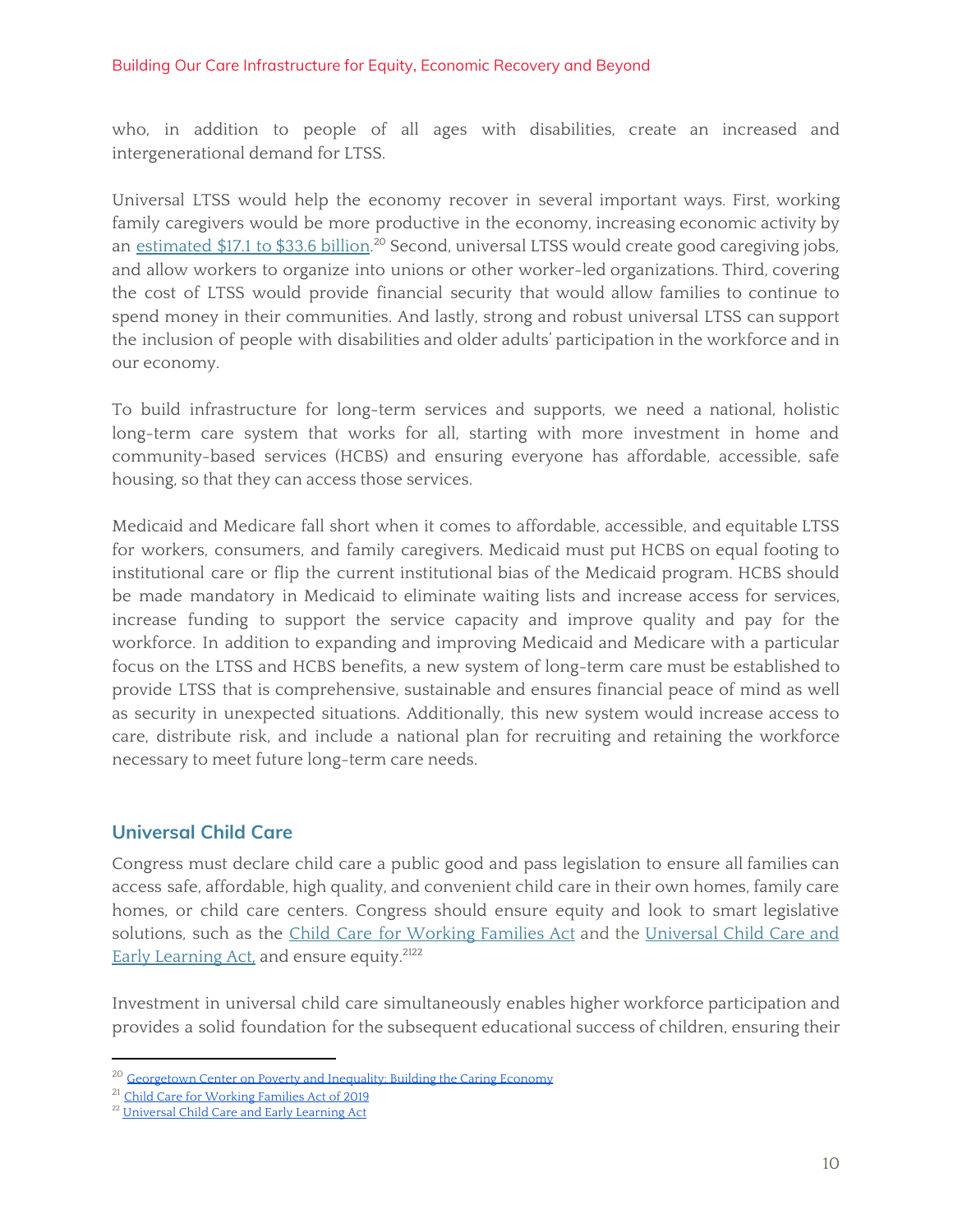contributions as adults to the economy. Universal child care will provide employment for the millions of women employed in retail and food service establishments whose jobs may never return. And it will support the entry into paid employment of women who want to work but cannot because of the high cost and/or unavailability of quality care for their children.

Before the current crisis, families, child care workers, and advocates had been calling for a significant public investment in universal child care and early education, acknowledging that child care is a public good. Private payer models of financing child care and early education services have resulted in wide variations in cost and quality of care, low pay for child care providers, and large disparities in families' access to affordable high-quality care. Meeting the need for quality early care and education (ECE) programs on the scale required to get the economy moving again can only be accomplished with public investment in a national ECE infrastructure.

Economic recovery must first focus on addressing the immediate needs to shore up child care in this moment of crisis. Our care infrastructure must include safe, affordable, high quality and convenient child care for all, whether in child care centers, family child care homes or in their own homes, and it must provide premium pay and safety equipment to the child care workers on the front lines. It must also include an expansion of home-based child care options to compensate for reduced capacity of child care centers to practice physical distancing. All child care workers, no matter where they work, should be paid a living wage, be compensated with premium pay if they are an "essential worker," and be provided with safety equipment. Those who own child care businesses should have access to grants to ensure their businesses can thrive, and the government must prepare to cover the costs of ensuring that closed child care programs will be able to safely reopen when the time comes.

Once short-term needs are prioritized, the focus must turn to the long-term need, to build a strong child care system moving forward. Legislative solutions such as the [Child](https://www.help.senate.gov/imo/media/doc/CCFWFA%20Fact%20Sheet%20116th%20Congress%20FINAL.pdf) Care for [Working](https://www.help.senate.gov/imo/media/doc/CCFWFA%20Fact%20Sheet%20116th%20Congress%20FINAL.pdf) Families Act and the [Universal](https://www.warren.senate.gov/imo/media/doc/Universal_Child_Care_Policy_Brief_2019.pdf) Child Care and Early Learning Act provide a strong foundation of universal, affordable, <u>high [quality](https://nwlc.org/resources/principles-for-child-care-a-vision-for-investing-in-high-quality-affordable-child-care/) child care</u> along with good care jobs.<sup>23 24 25</sup> Child care policies must be universal and prioritize the needs of historically marginalized communities. They must include affordable and accessible child care and early education options for children ages 0-13 and older children with disabilities. Our solutions must ensure public funding to serve the diverse needs and preferences of families, including culturallyand linguistically-competent care options, home-based care, and care during non-standard hours (such as weekends, after school, nights, when job schedules change, and in areas that are currently child care deserts). Child care policy solutions should ensure that early educators have a living wage with benefits, a pathway to higher wages, and bargaining power to raise standards for all workers.

<sup>&</sup>lt;sup>23</sup> Child Care for [Working](https://www.help.senate.gov/imo/media/doc/CCFWFA%20Fact%20Sheet%20116th%20Congress%20FINAL.pdf) Families Act of 2019

<sup>&</sup>lt;sup>24</sup> [Universal](https://www.warren.senate.gov/imo/media/doc/Universal_Child_Care_Policy_Brief_2019.pdf) Child Care and Early Learning Act

<sup>&</sup>lt;sup>25</sup> Principles For Child Care: A Vision For Investing In High-Ouality, Affordable Child Care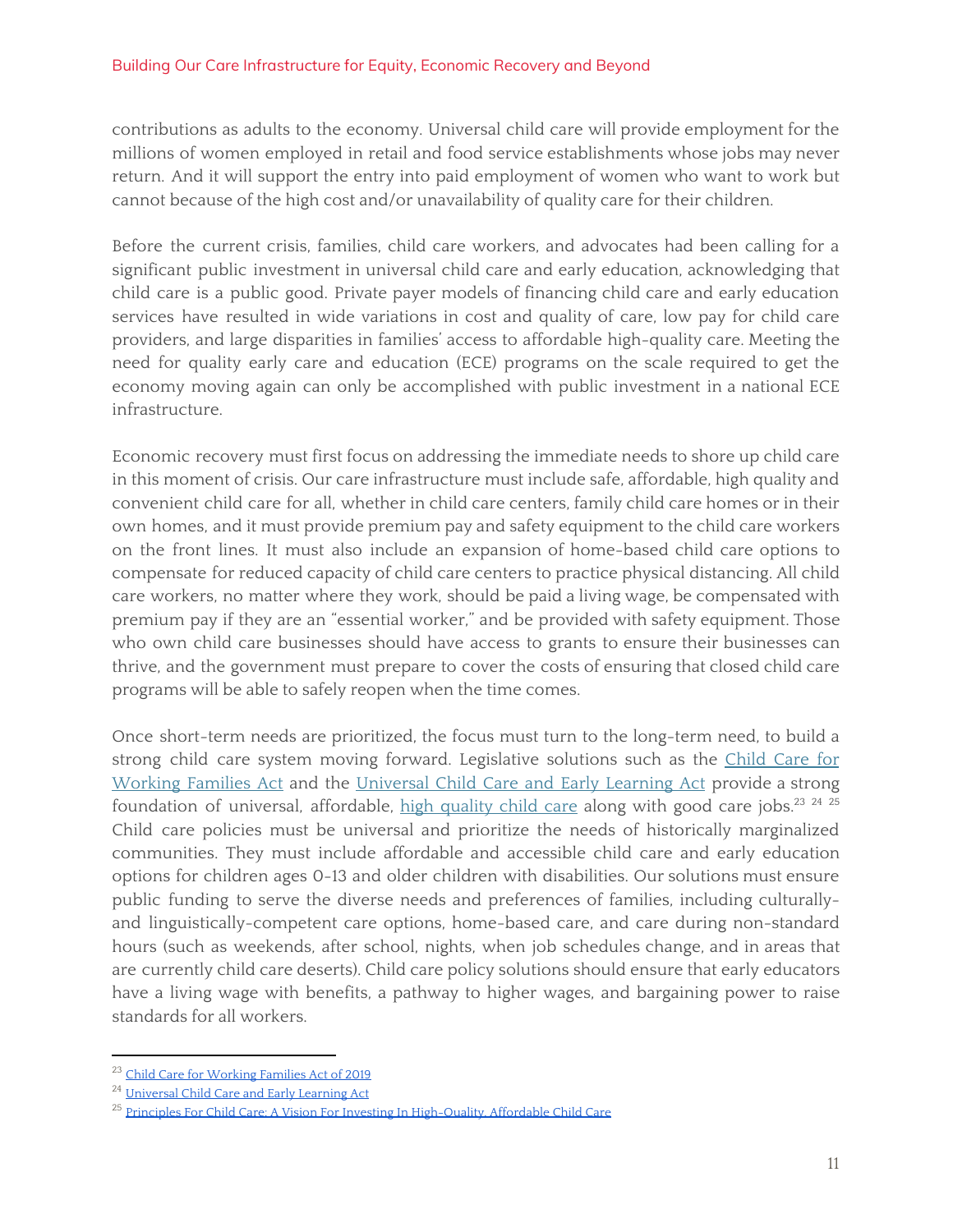#### <span id="page-11-0"></span>**Paid Leave for All**

Federal and state governments must implement paid sick and safe days and paid family and medical leave policies for all to ensure everyone can be good providers and good family members.

Enabling families to directly undertake their caregiving responsibilities without risking their employment is a critical step to reducing the financial and health impacts of caregiving. A federal policy establishing universal access to paid leave would help families manage short-term caregiving needs; reduce the immediate financial hardship for new parents, family members of older adults, and people with disabilities in need of long-term support; and [reduce](https://www.georgetownpoverty.org/wp-content/uploads/2017/05/Building-the-caring-economy_exec-summary_hi-res.pdf) the public cost of providing formal paid care for short- and long-term needs.<sup>26</sup> In addition, paid sick days and family and medical leave programs will reduce the spread of the COVID-19 virus or future pandemics, which have important health and economic implications as well.

First, we need to fix the [gaps](https://www.americanprogress.org/issues/economy/news/2020/04/17/483287/coronavirus-paid-leave-exemptions-exclude-millions-workers-coverage/) in emergency paid leave programs and enact permanent paid family and medical leave and paid sick and safe days programs that ensure that everyone can care for themselves and their family members without risking a paycheck.<sup>27</sup> A paid family and medical leave policy must provide significant and progressive wage replacement, sufficient duration of leave, and universal coverage. Eight states and the District of [Columbia](https://www.abetterbalance.org/resources/paid-family-leave-laws-chart/) have passed versions of these policies.<sup>28</sup> Five states already have a program in place, which [has](https://www.urban.org/research/publication/state-paid-family-and-medical-leave-programs-helped-surge-workers-affected-covid-19-pandemic) [allowed](https://www.urban.org/research/publication/state-paid-family-and-medical-leave-programs-helped-surge-workers-affected-covid-19-pandemic) workers in those states to keep themselves safer and take more precautions against the spread of COVID-19.<sup>29</sup> Yet, in every other state, employers determine who has access to leave and who does not. That means that most workers who need time away from work to care for a loved one and/or cope with a health problem of their own still lack access to paid leave. If they take the time needed to recover from an illness or care for a loved one, they risk significant wage or even job loss and significant impacts on future financial security.

Similarly, everyone deserves the right to care for themselves and their families when it comes to short-term medical issues, yet the emergency paid sick days provisions of the Families First Coronavirus Response Act exclude too many people and, without Congressional action, will expire at the end of the year despite the ongoing need. The lack of a national paid sick and safe days policy prior to the pandemic likely worsened spread of the virus, as workers showed up to work with symptoms because they feared the loss of a paycheck or job if they did not. Our care infrastructure must include a permanent paid sick and safe days policy that guarantees job protected paid time to address preventive and wellbeing care as well as treatment and recovery and specific COVID-19 related needs. It must also include time to address issues

<sup>&</sup>lt;sup>26</sup> [Georgetown](https://www.georgetownpoverty.org/wp-content/uploads/2017/05/Building-the-caring-economy_exec-summary_hi-res.pdf) Center on Poverty and Inequality: Building the Caring Economy

<sup>&</sup>lt;sup>27</sup> [Coronavirus](https://www.americanprogress.org/issues/economy/news/2020/04/17/483287/coronavirus-paid-leave-exemptions-exclude-millions-workers-coverage/) Paid Leave Exemptions Exclude Millions of Workers From Coverage

<sup>&</sup>lt;sup>28</sup> [Comparative](https://www.abetterbalance.org/resources/paid-family-leave-laws-chart/) Chart of Paid Family and Medical Leave Laws in the United States

<sup>29</sup> IBID.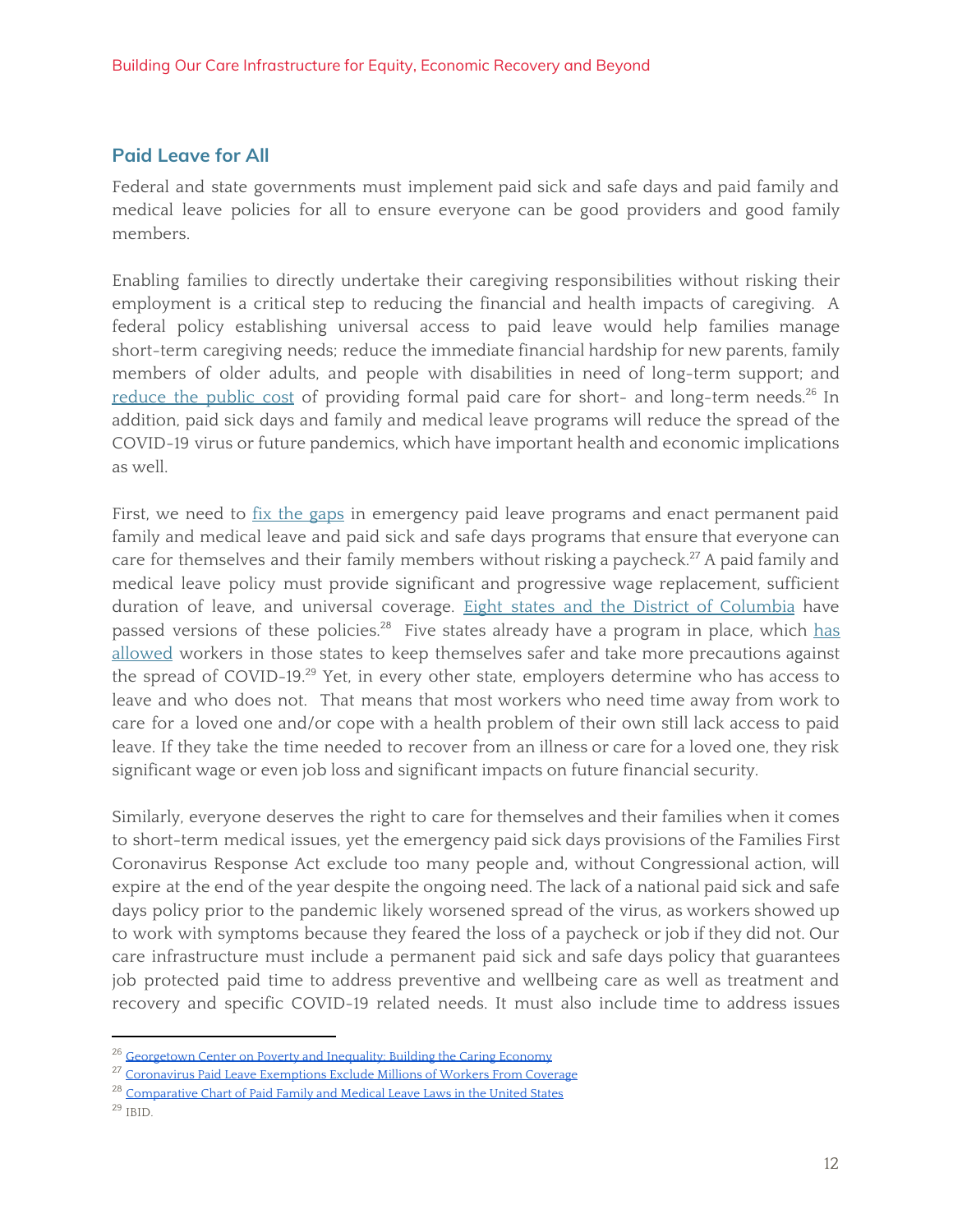related to domestic violence or sexual assault. These policies must include care for oneself as well as one's family members, including siblings, grandparents, in-laws and chosen family caregivers. No one should be forced into making the impossible choice of maintaining their livelihoods or showing up for themselves or the people they love.

#### <span id="page-12-0"></span>**Support for Family and Sandwich Generation Caregivers**

Congress should pass legislation to provide training, financial compensation and health assistance to family members who care for children, people with disabilities, and aging relatives.

Supporting family caregivers requires the provisions mentioned above as well as investing in respite, adequate training and pay; direct cash assistance; physical and mental health care; and assistance in navigating programs, services, and eligibility. We also must support family caregivers of all ages, including those who are under the age of 18 years, ensuring that siblings, grandparents, in-laws, and chosen family caregivers are included in all supports. Caregiving youth should be able to earn community service hours (often a high school graduation requirement) for the work they do at home. For child, adolescent, and young adult caregivers, a concerted national movement toward supporting caregivers who are pursuing post-secondary education is also essential as many elect to enter the healthcare arena. Additionally, counting caregiving as work means that many family caregivers who experience work disruptions as a result of increased care demands won't have to compromise their future Social Security earnings. The Social Security [Caregiver](https://www.congress.gov/bill/116th-congress/senate-bill/2317/text) Credit Act would allow family caregivers to receive Social Security credit for serving as caregivers of dependent relatives for up to five years of care provision. $30$  Lastly, we must support the reskilling of workers who must take time out of the workforce to respond to caregiving demands. These solutions must center the experiences of Black women. [Eighty-one](https://iwpr.org/iwpr-issues/employment-and-earnings/breadwinner-mothers-by-race-ethnicity-and-state/) percent of Black mothers<sup>31</sup> are both caregivers and the sole, primary, or co-breadwinners for their families. Solutions must also consider the needs of sandwich generation caregivers, those caring for multiple family members.

Congress must protect the rights of all workers and invest in the care workforce to improve job quality and to recruit and retain the workforce needed to meet the demand.

#### <span id="page-12-1"></span>**Ensuring Dignity for Domestic Workers and All Care Workers**

Lifting the federal minimum wage to \$15, as some states have already done, ensures dignity for domestic workers, nannies, home health aides and other care workers.

<sup>30</sup> Text - S.2317 - 116th Congress [\(2019-2020\):](https://www.congress.gov/bill/116th-congress/senate-bill/2317/text) Social Security Caregiver Credit Act of 2019

<sup>&</sup>lt;sup>31</sup> Breadwinner Mothers by [Race/Ethnicity](https://iwpr.org/iwpr-issues/employment-and-earnings/breadwinner-mothers-by-race-ethnicity-and-state/) and State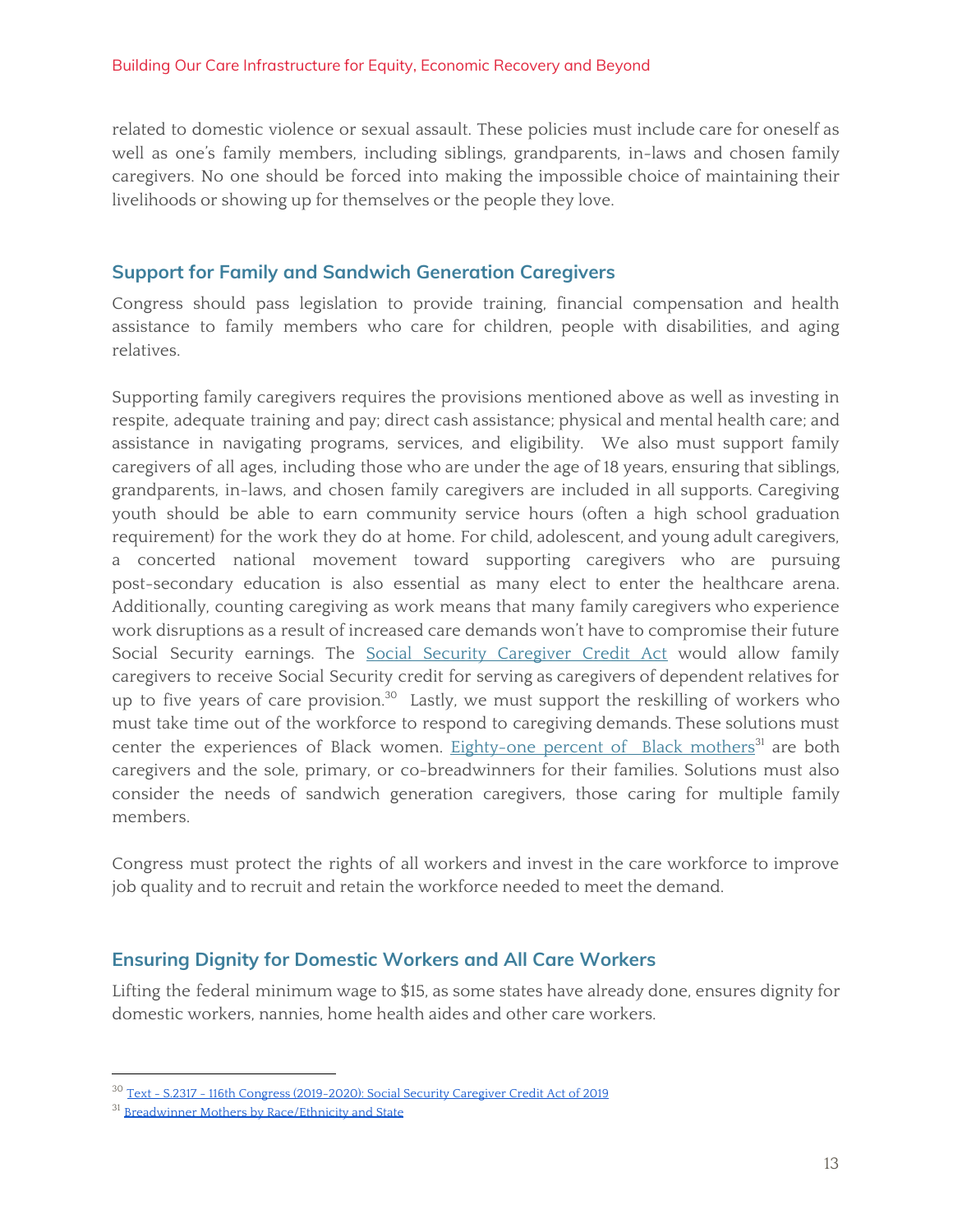#### Building Our Care Infrastructure for Equity, Economic Recovery and Beyond

The opportunity is before us to ensure care jobs are good jobs so that the sector can actually grow to meet the demand, as well as reverse a dwindling middle class. When we center the workers who are currently at the margins, we can build equitable and inclusive structures that ensure dignity and respect for all. Over the next decade, the projected growth rate for home health and personal care jobs is more than five [times](https://iwpr.org/iwpr-issues/employment-and-earnings/the-future-of-care-work-improving-the-quality-of-americas-fastest-growing-jobs/) the average growth rate for all occupations.<sup>32</sup> While robots are likely to become more prevalent across many job sectors and while other jobs move abroad, care jobs are here to stay. Caring for elders, children, and people with disabilities cannot be outsourced or automated.

All people in the United States deserve respect and dignity at work, a voice to determine their working conditions, and a set of benefits and rights to ensure their economic security. Yet, right now, care jobs are poverty jobs as median annual [earnings](https://www.bls.gov/news.release/pdf/ecopro.pdf) are about [\\$20,000](https://www.epi.org/publication/domestic-workers-chartbook-a-comprehensive-look-at-the-demographics-wages-benefits-and-poverty-rates-of-the-professionals-who-care-for-our-family-members-and-clean-our-homes/#table1) for home <u>[health](https://www.epi.org/publication/domestic-workers-chartbook-a-comprehensive-look-at-the-demographics-wages-benefits-and-poverty-rates-of-the-professionals-who-care-for-our-family-members-and-clean-our-homes/#table1) aides,<sup>33</sup> \$21,920 for [personal](https://www.bls.gov/oes/current/oes311120.htm) care aides</u>,<sup>34</sup> and <u>\$13,558 for [nannies](https://www.epi.org/publication/domestic-workers-chartbook-a-comprehensive-look-at-the-demographics-wages-benefits-and-poverty-rates-of-the-professionals-who-care-for-our-family-members-and-clean-our-homes/#table1).</u><sup>35</sup> High percentages of the workforce rely on public benefits. Low wages drive high rates of turnover and are already leading to worker shortages, all of which compromise continuity and quality of care across the lifespan.

To further improve the quality of these jobs and, in turn, address worker shortages and improve the quality of care, we must ensure that our public investments in child care and long-term supports and services cover the costs of raising wages and improving job quality for workers. This includes providing benefits that can follow a worker from job to job, ensuring predictable and flexible scheduling practices, and guaranteeing the right to collective action. We must raise the federal minimum wage to \$15 and support other income raising proposals. In particular, we should establish wage setting systems that include the input of the workforce to establish sectoral bargaining and a prevailing wage that would be built into the care infrastructure. The COVID-19 crisis has also made it clear that safety and health at work are crucial to job quality. Care workers must be provided information about safety and health procedures in their primary language, as well as adequate cleaning supplies and protective equipment. Guidance from the Center for Disease Control and other experts about how to ensure safety is crucial, especially in work settings that require close contact, is crucial.

Domestic work, including home care work, is rooted in the history of slavery, and this legacy continues to shape the sector today. As workplace laws and standards were being formed as part of the New Deal, government leaders deliberately carved out domestic workers (and farmworkers), who were majority Black women, to satisfy Southern legislators. This legacy continues to shape the lives of Black domestic workers, and is at the heart of what must change. The proposed National Domestic Workers Bill of Rights addresses the exclusions of

<sup>&</sup>lt;sup>32</sup> Institute for Women's Policy [Research:](https://iwpr.org/wp-content/uploads/2020/07/C486_Future-of-Care-Work_final.pdf) The Future of Care Work

<sup>&</sup>lt;sup>33</sup> Economic Policy Institute: Domestic Workers [Chartbook](http://bit.ly/EPIDomesticWorkersDemographics)

<sup>34</sup> US Bureau of Labor Statistics: [Occupational](https://www.bls.gov/oes/current/oes311120.htm) Employment Statistics

<sup>&</sup>lt;sup>35</sup> Economic Policy Institute: Domestic Workers [Chartbook](https://www.epi.org/publication/domestic-workers-chartbook-a-comprehensive-look-at-the-demographics-wages-benefits-and-poverty-rates-of-the-professionals-who-care-for-our-family-members-and-clean-our-homes/#table1)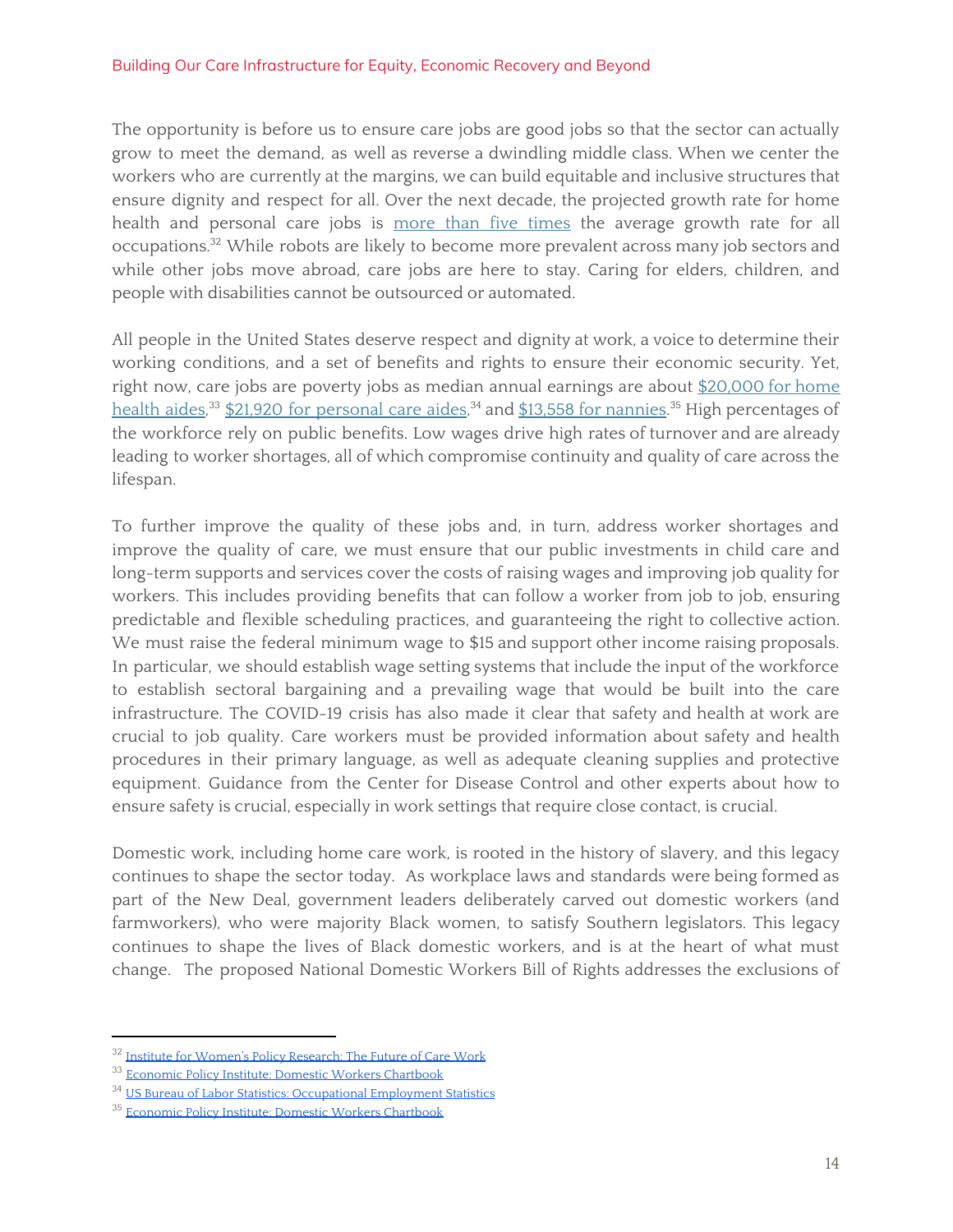the past and brings us closer to a future where all work is dignified work and every job is a good job.

The COVID-19 pandemic has made it painfully clear how essential care workers are to our families and our economy. Legalization of undocumented workers who are already doing the care jobs as well as those entering the workforce to meet growing caregiving needs must be part of the investment in the care infrastructure. We also need to provide funding to states and local and national worker organizations and unions to recruit, train, certify, and safely deploy workers, including homecare workers, domestic workers, and case managers. Training should be tied to increased salaries and the principles of home and community-based services and consumer direction must be included and preserved in all training. We must also consider the opportunity to retrain workers to step into the care industry as retail jobs and other sectors see decreased positions or a shift towards automation.

#### <span id="page-14-0"></span>**Innovations to Prepare for the Future**

Workers need new mechanisms to build power and access a range of benefits and supports in a more centralized way.

Our current care programs are not only underfunded and grossly inadequate, but also hard to access. Building a new care infrastructure offers an opportunity to simplify access to care while also creating opportunities to build worker power and voice by organizing and bringing people together.

**One Stop Shop:** Investing in human and technological navigators will help workers easily connect with the multiple care benefits they need all at once, and will also encourage them to join unions and other worker organizations. These worker organizations should have access to public funding in order to serve as independent navigators who assist workers in understanding their rights and benefits. Having support to navigate the system helps busy working parents ensure they have access to the care they need.

Similarly, when the Affordable Care Act passed, many organizations were provided grant funding to help individuals navigate the newly created exchanges. These <u>navigator [programs](https://www.cms.gov/CCIIO/Programs-and-Initiatives/Health-Insurance-Marketplaces/assistance)</u><sup>36</sup> provide outreach, education, and enrollment assistance to consumers eligible for marketplace and Medicaid coverage. These types of programs that engage organizations which provide human navigators can ensure individuals and families can access the support they need easily and all at once. In addition, cross referencing data to determine eligibility across benefits and programs makes it easier for individuals and families to get the support they need while also significantly cutting administrative costs.

<sup>&</sup>lt;sup>36</sup> In-Person Assistance in the Health Insurance [Marketplaces](https://www.cms.gov/CCIIO/Programs-and-Initiatives/Health-Insurance-Marketplaces/assistance)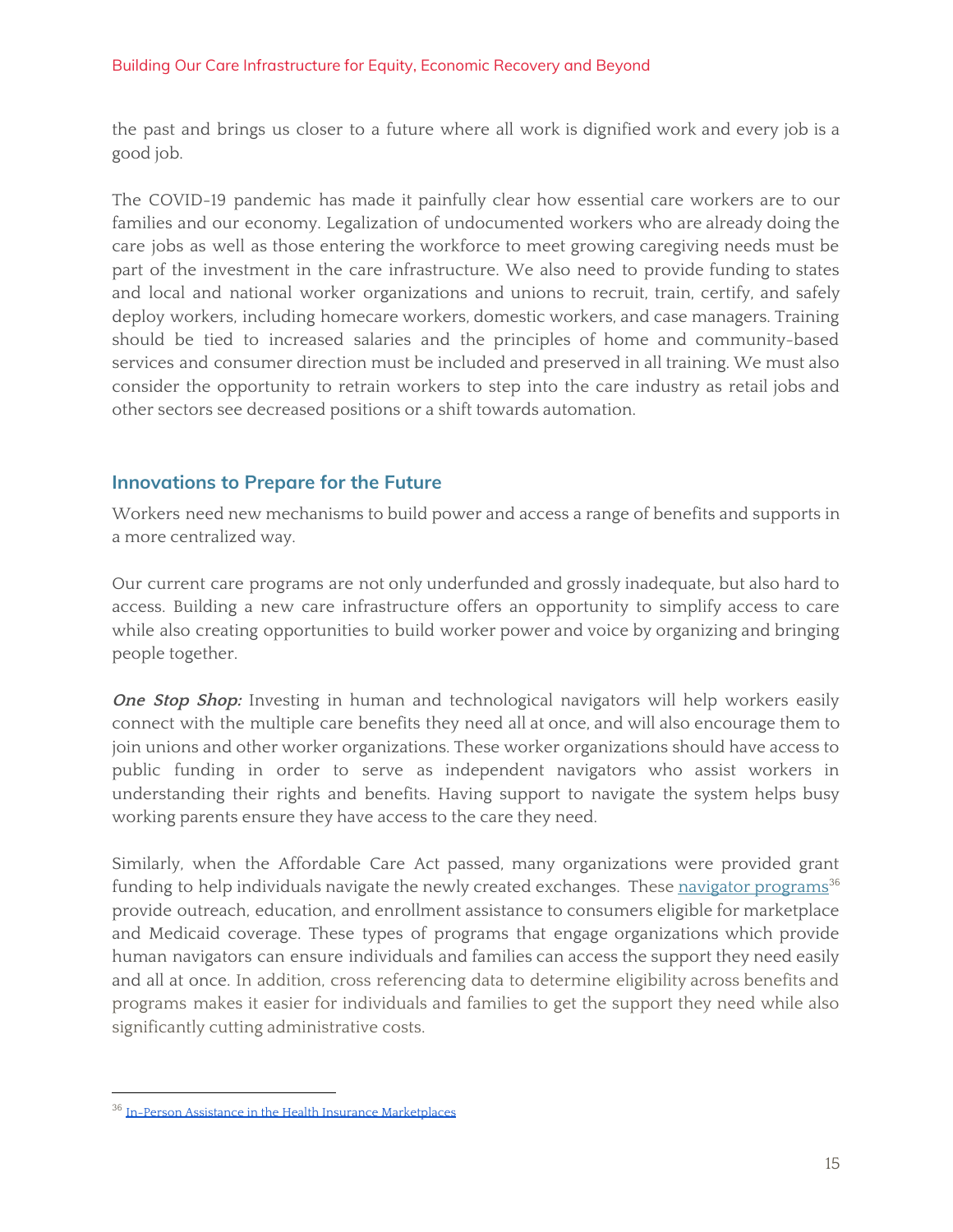#### Building Our Care Infrastructure for Equity, Economic Recovery and Beyond

**Benefits:** [Alia,](https://www.myalia.org/) the first portable-benefits platform in the country, launched by [NDWA](https://www.ndwalabs.org/) Labs for domestic workers, is a good model of how worker-led technology can be deployed. Alia provides one-stop shopping for benefits for workers while ensuring the portability of support across income levels, employment classifications, job types, and immigration status. Alia serves as a good model of how technology can support, rather than displace or exploit, workers.

# <span id="page-15-0"></span>**Conclusion**

Care infrastructure is crucial so that people can both work and care for their families. The COVID-19 pandemic has reminded us of the critical role of care workers in our economy; they are essential to keeping our families and communities safe and to rebuilding our economy. Beyond that, care jobs are the jobs we need now and into the future. These jobs are not easily offshored or automated. If we want a bold jobs plan, there's no better way forward than by creating the good caregiving jobs that workers and their families desperately need. Care jobs are job-enabling jobs—they make all other work possible.

Rebuilding the economy is going to take all of us. COVID-19 has demonstrated again and again that we are all interconnected; if the most vulnerable among us get sick, become impoverished, or even die, all of us suffer the consequences. This crisis has impacted us all, but has a disproportionately devastating impact on Black, Latinx, immigrant, Native, and poor communities. 37

It's time to reaffirm our values, and to lead and legislate with courage, rather than giving into fear and scarcity. Leading with courage starts with a significant, permanent investment in a universal care infrastructure that serves us all. It's time to stop fighting for scraps while too many in the 1% hoard wealth for themselves—we need to think critically about allocating an abundance of resources toward our ability to care for one another.

The measures outlined above alone will not address every ill. We also need universal health care, broader access to the right to organize and act collectively, fair democratic processes, equitable education policies, family-sustaining wages, affordable housing, and so much more. Yet, starting with a human-centered plan that foregrounds care will set the foundation for everything else. We have a once-in-an-era opportunity to transform and update how we care for one another in this country, and we must take it.

<sup>&</sup>lt;sup>37</sup> Health Equity [Considerations](https://www.cdc.gov/coronavirus/2019-ncov/community/health-equity/race-ethnicity.html) and Racial and Ethnic Minority Groups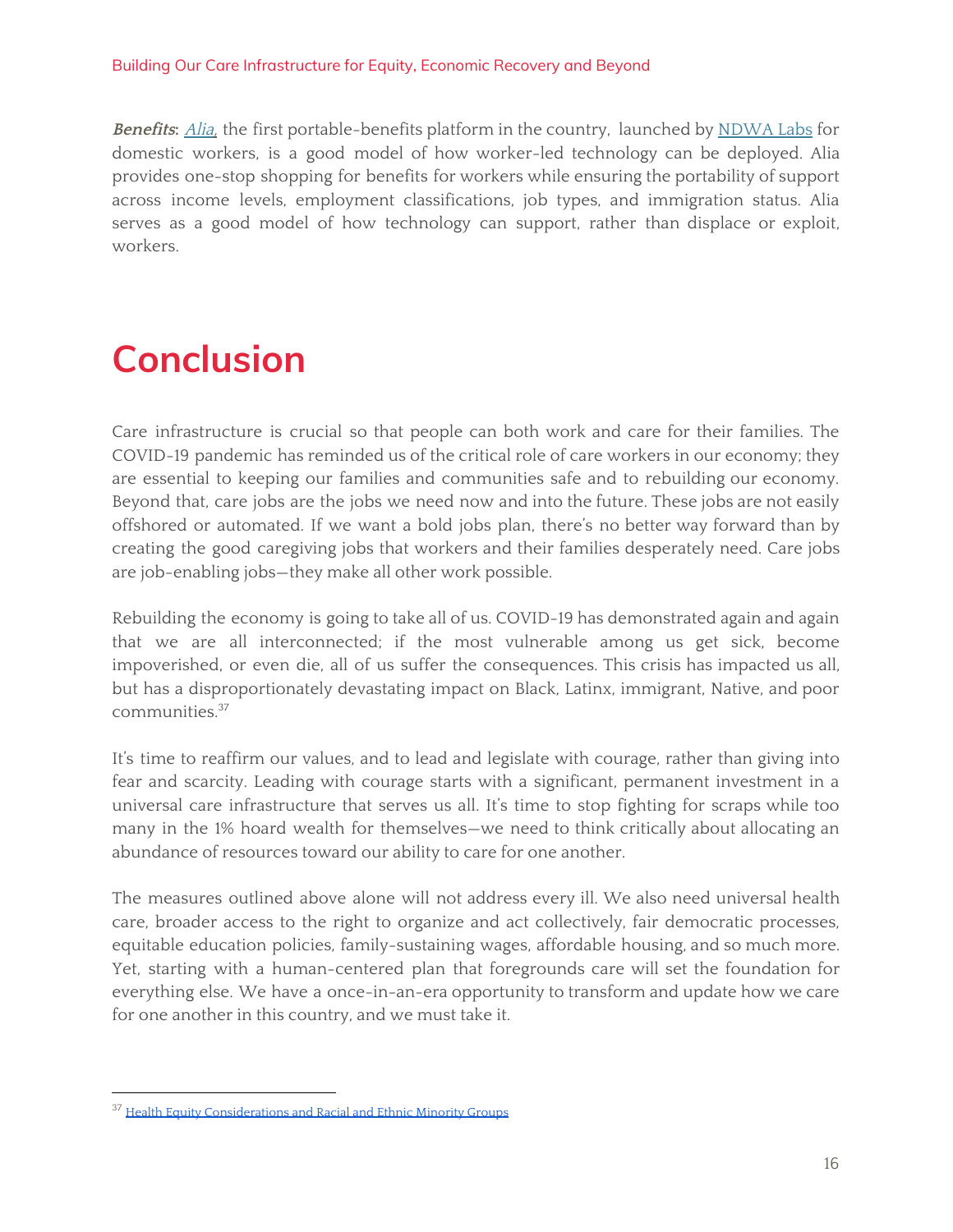# <span id="page-16-0"></span>**Appendix A: The Results of Inaction**

#### **Older Americans and People with Disabilities at Extreme Risk**

Older Americans and people with disabilities are most at risk to get sick and die from COVID-19 because of both their pre-existing conditions and because many rely on institutional care as their only option. Those in congregate settings like nursing homes and other long-term facilities are most at risk, as are the people who work in those facilities. According to the Centers for Disease Control (CDC), eight out of ten [COVID-19](https://www.cdc.gov/aging/covid19-guidance.html) related deaths have been among those 65 and older. Sadly, 40 percent of all US [COVID-19](https://www.nytimes.com/interactive/2020/us/coronavirus-nursing-homes.html) deaths are nursing home [residents](https://www.nytimes.com/interactive/2020/us/coronavirus-nursing-homes.html) or workers and in at least 23 states the majority of [COVID-19](https://www.nytimes.com/interactive/2020/us/coronavirus-nursing-homes.html) deaths are linked to nursing homes. As of late June, these deaths totaled more than [55,000](https://apnews.com/e3cb4934ab2e8e2a2ef17253556096ae). Nursing homes with a greater number of Black and Latino residents are [twice](https://www.nytimes.com/article/coronavirus-nursing-homes-racial-disparity.html) as likely to have coronavirus infections as nursing homes with overwhelmingly white residents. An inadequate, underfunded, and understaffed system of care for our older loved ones and for people with disabilities has led to the tragedy of so much loss and a rapid spread of the virus amongst those most susceptible.

While data is not reliably tracked and reported for people with disabilities, there have been reports of massive outbreaks in institutions, including one in [Illinois](https://abc7chicago.com/coronavirus-illinois-park-forest-elisabeth-ludeman-developmental-center/6112196/) so severe that the National Guard was brought in to assist because two institutions had half of the residents infected. Before the outbreak, our plans for caring for our older loved ones and people with disabilities were woefully inadequate and relied heavily on unpaid caregiving and overreliance on facility-based care. Workers in these facilities are also quitting [because](https://www.koat.com/article/caregivers-leaving-jobs-as-covid-19-hits-large-living-facilities/32308770) of fear of their own safety and lack of access to PPE, further exacerbating the workforce shortages that were already pervasive before the COVID-19 outbreak. The shortage of good home and community-based (HBCS) options to reduce exposure and care for our loved ones in their homes, reducing exposure is making things even worse.

**Home-and Community-Based Services (HCBS) Cannot be an Afterthought** COVID-19 reminds us how important it is to have safe options to age with dignity and be supported to live independently at home today and over the long-term. While today it is much safer for people who are vulnerable to illness to avoid residential facilities, home and community-based services (HCBS) have also not been an option that has been available to many who would prefer it.<sup>38</sup> Despite studies that demonstrate the high cost of institutionalization and the overwhelming desire of individuals to stay in their homes for as long as possible, public programs still default to institutionalized care. The system needs to be

<sup>&</sup>lt;sup>38</sup> Home & [Community](https://www.medicaid.gov/medicaid/home-community-based-services/index.html) Based Services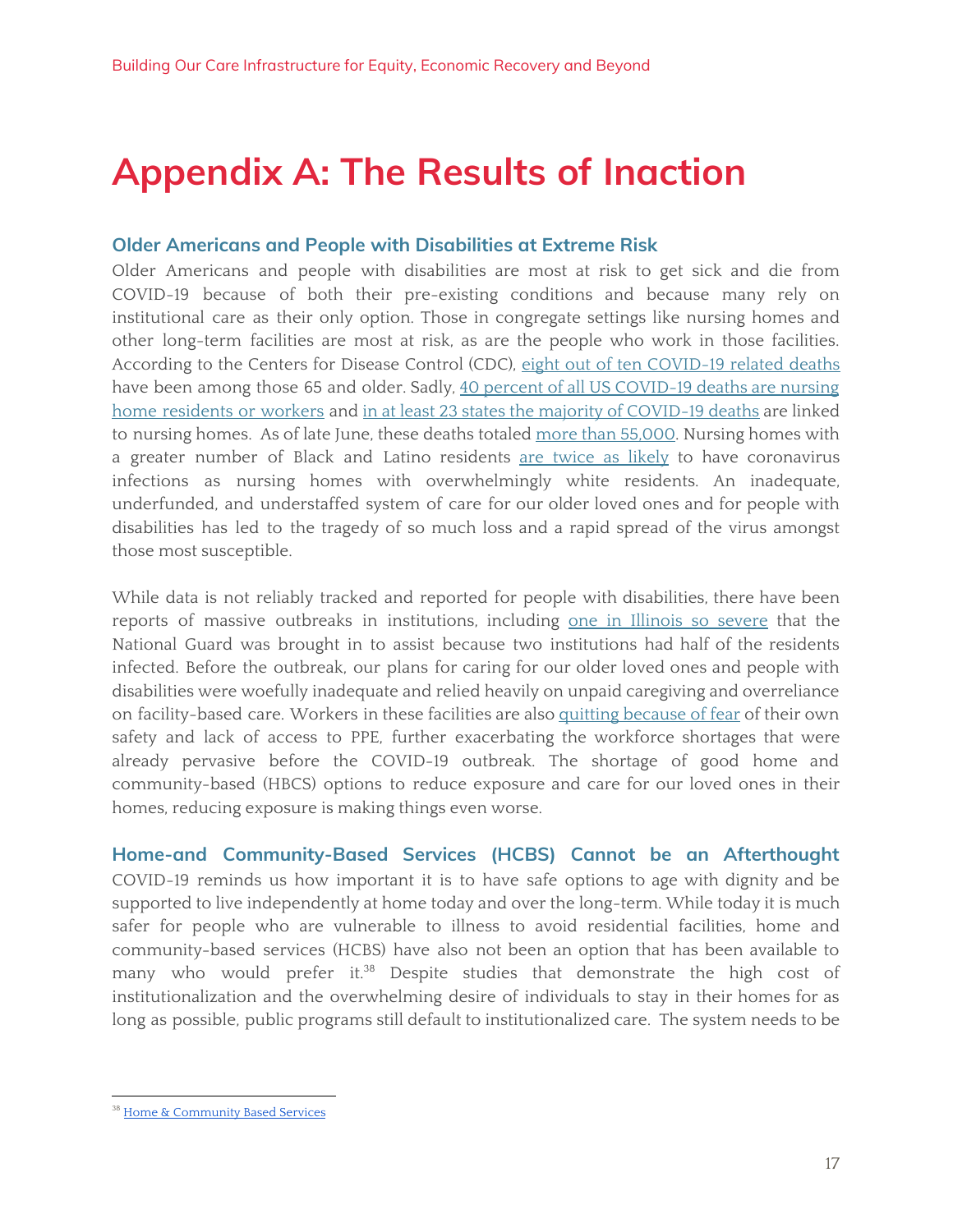flipped to support HCBS BEFORE the more costly, less safe, and often unwanted institutional care.

Most community congregate settings like nursing homes, community centers, and assisted living facilities, are generally funded through Medicaid. Those congregate nursing homes and institutions are considered mandatory services that Medicaid must pay for, while HCBS is considered optional under Medicaid. Because HCBS is not as equally funded under Medicaid as institutional services are across the country, Medicaid funded HCBS options are in short supply — more than 800,000 people with disabilities are on waiting lists to receive these services.<sup>39</sup> While individuals wait, many rely on family: only 1 in 5 Americans with a disability are supported by direct service professionals to live independently in their homes and communities; the rest rely solely on family support. Older adults also lack access to HCBS that allow them to stay in their homes and communities. Medicare has almost no coverage for HCBS. Yet, expanding access to HCBS to the disability community and older adults is overlooked and ignored. 40

When there is a momentary spotlight on congregate care, the focus is solely on nursing home facilities, with no guidance or support offered for broader congregate services and home-based care that many more people need and rely on and prefer. Additionally, the minimal attention paid to the conditions of nursing homes under COVID-19 are both ageist, neglecting the needs of younger individuals and caregiving families with disabilities; and ableist, carrying an undertone that all older adults and people with disabilities are not working, caring, and contributing to their communities and economies. The historic underinvestment in home and community-based long-term services and support for older people and people with disabilities is causing greater susceptibility to COVID-19 and its health and economic impacts. Further, when the caregivers and aides of vulnerable older adults and people with disabilities are excluded from their care, the result can be deadly.<sup>41</sup>

**The Care Workforce Deserves Dignity and Respect, but is Treated as Expendable** Those who provide paid home-based care have also been struggling. Domestic workers especially homecare workers, and disability services providers like direct support professionals and personal care attendants - are the frontline of our healthcare system, and frontline responders to the COVID-19 pandemic, and we must do everything we can to keep them safe and healthy. This workforce continues to provide lifesaving services to people of all ages who need help with activities of daily living in their homes. They are often the first to notice emerging health issues, new problems requiring greater care, or supporting a new independent skill of individuals they serve. With delays and restrictions in ongoing medical care, they are more vital than ever.

Waiting List Enrollment for Medicaid Section 1915(c) Home and [Community-Based](https://www.kff.org/health-reform/state-indicator/waiting-lists-for-hcbs-waivers/?currentTimeframe=0&sortModel=%7B%22colId%22:%22Location%22,%22sort%22:%22asc%22%7D) Services Waivers

<sup>&</sup>lt;sup>40</sup> The Disability Community Must Once Again Show [#WeAreEssential](https://thearc.org/the-disability-community-must-once-again-show-weareessential/)

<sup>&</sup>lt;sup>41</sup> Feds [Investigate](https://www.npr.org/2020/05/17/857531789/federal-government-asked-to-tell-hospitals-modify-visit-bans) COVID-19 Visitor Bans In Hospitals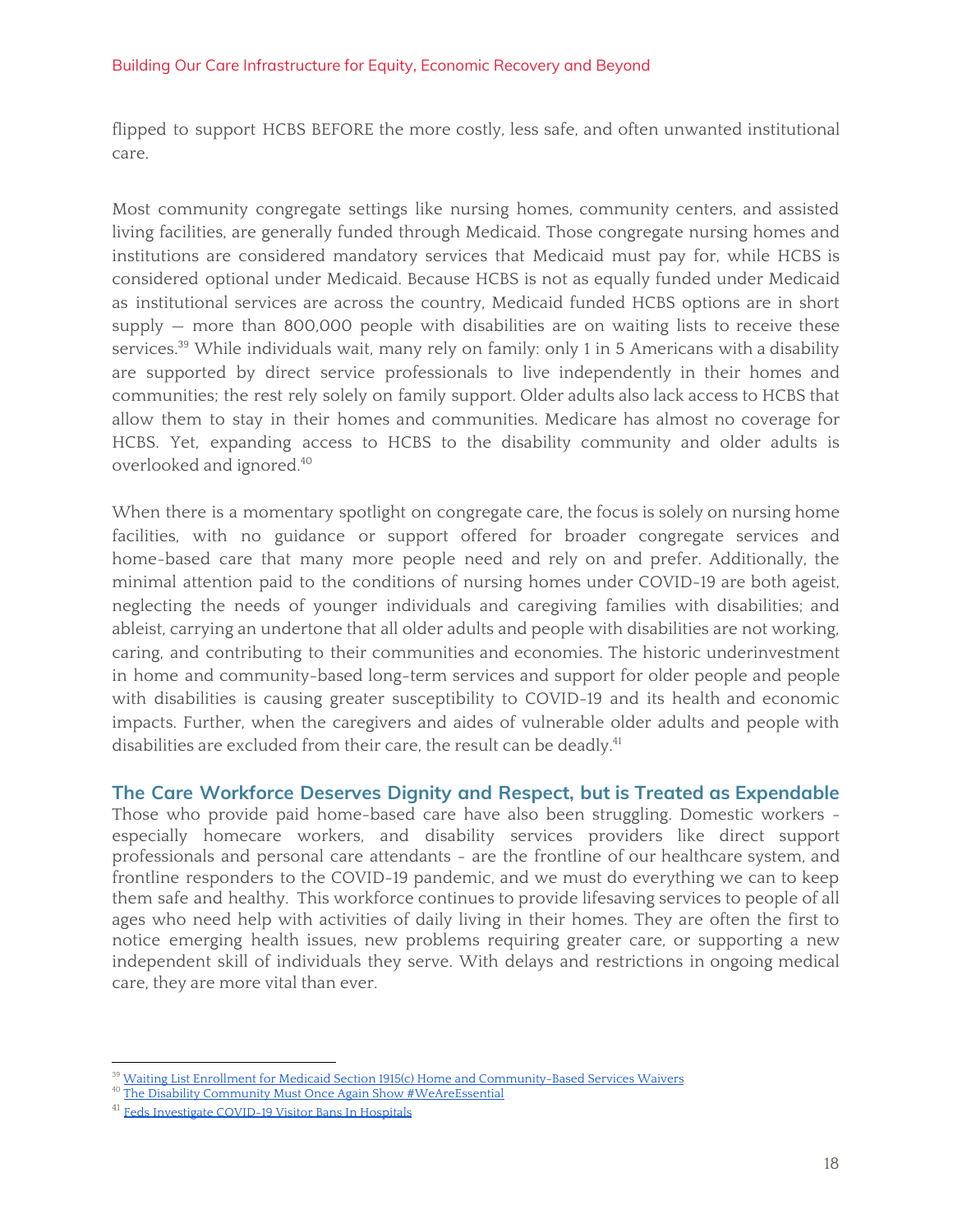Because this workforce receives wages that are tied to Medicaid funding and years of lack of state and federal investment before the COVID-19 outbreak, they earn poverty wages, with no benefits or access to a safety net, and without paid time off or job security. New data from the Economic Policy Institute shows that domestic workers are paid a median wage of about \$12 per hour and are three times more likely to be living in poverty than other workers. $^{42}$  Only one in five receives health insurance coverage through their job. In the midst of this unprecedented public health crisis, they are helping to ensure that some of the people most vulnerable to COVID-19 are safe. We must take care of them too.

#### **Loss of Income is Hitting Care and Domestic Workers Hard**

In addition, millions of people have lost their paychecks or even their jobs as a result of the spread of COVID-19.<sup>43</sup> Our nation's number one priority is to slow the spread of the virus, so keeping people at home, and practicing physical distancing is critical. But the care workforce has little financial security as a result of the historic underinvestment in the care sector. The people who care for our loved ones and make all other work possible often don't have emergency savings, so putting food on the table will be impossible without an income. In fact, roughly two-thirds of Black and Latinx women do not have three months of emergency savings to weather a financial storm.<sup>44</sup> As Dominique Derbigny writes: "Historical, and continuing, racist and sexist policies and institutional practices — such as discriminatory housing policies and market practices like redlining and steering, employment discrimination, denial of access to credit and loans, fines and fees for courts and carceral systems, and unequal pay — have disenfranchised women of color making it nearly impossible, no matter how hard they work, to build savings and wealth." 45

In addition, care workers who work in people's homes, known as domestic workers, do not have the same legal protections provided to almost all other workers in the United States. Most domestic workers in the United States today are Black women and other women of color; this was also true in the 1930s when Southern congressmen agreed to pass the National Labor Relations Act (NLRA) and the Fair Labor Standards Act only after domestic and agricultural workers were excluded.<sup>46</sup> While the majority have since successfully fought to be included in federal minimum wage and overtime protections, the NLRA and the Occupational Safety and Health Act that mandates basic protections still excludes domestic workers. Immigrants, who also comprise a significant portion of this workforce, are the most likely to be left behind by Congressional relief.

 $^{42}$  Domestic workers chartbook: A [comprehensive](https://www.epi.org/publication/domestic-workers-chartbook-a-comprehensive-look-at-the-demographics-wages-benefits-and-poverty-rates-of-the-professionals-who-care-for-our-family-members-and-clean-our-homes/) look at the demographics, wages, benefits, and poverty rates of the [professionals](https://www.epi.org/publication/domestic-workers-chartbook-a-comprehensive-look-at-the-demographics-wages-benefits-and-poverty-rates-of-the-professionals-who-care-for-our-family-members-and-clean-our-homes/) who care for our family members and clean our homes

Millions of Workers Have Lost Their Jobs, and Some Are Never Coming Back. An [Ambitious](https://www.aspeninstitute.org/blog-posts/supporting-workers-facing-permanent-job-losses/) Approach Is Needed.

<sup>44</sup> About Half of [Lower-Income](https://www.pewsocialtrends.org/2020/04/21/about-half-of-lower-income-americans-report-household-job-or-wage-loss-due-to-covid-19/) Americans Report Household Job or Wage Loss Due to COVID-19

<sup>&</sup>lt;sup>45</sup> On the Margins: Economic Security for Women of Color Through the [Coronavirus](https://womenswealthgap.org/wp-content/uploads/2020/04/OnTheMargins_April2020_CWWG.pdf) Crisis and Beyond

<sup>&</sup>lt;sup>46</sup> The Echoes of Slavery: [Recognizing](https://lawecommons.luc.edu/cgi/viewcontent.cgi?article=1150&context=facpubs) the Racist Origins of the Agricultural and Domestic Worker Exclusion from the National [Labor](https://lawecommons.luc.edu/cgi/viewcontent.cgi?article=1150&context=facpubs)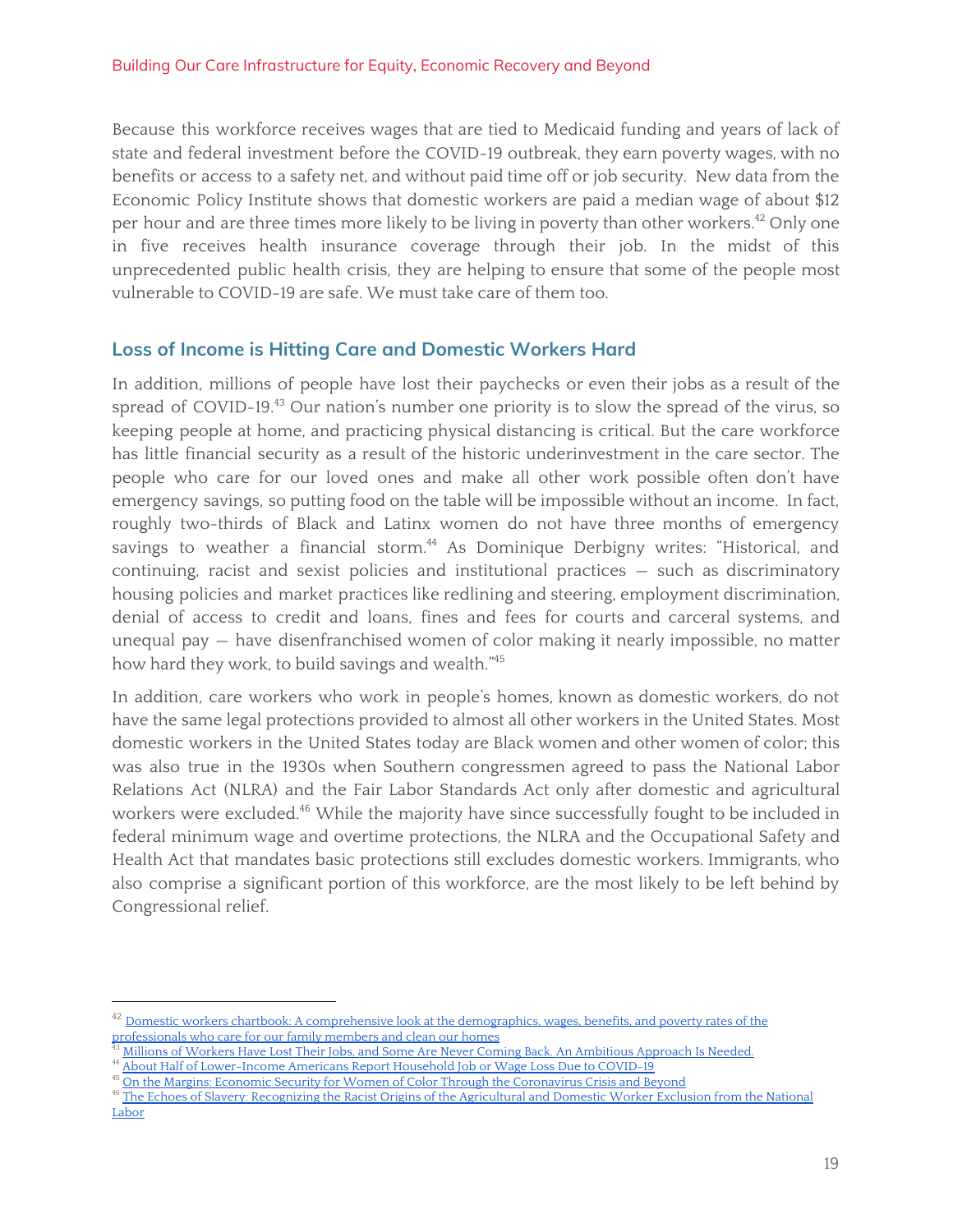#### **Parents and Other Caregivers are Struggling Without School, Camp or Child Care**

According to research by the National Association for the Education of Young Children (NAEYC), approximately two out of five child care program respondents — and half of those who are minority-owned businesses – are certain that they will close permanently without additional public assistance.<sup>47</sup> And upwards of 70% of child care centers are incurring substantial additional costs for staff (72%), cleaning supplies (92%), and personal protective equipment (81%). Our collective health and safety require that we support parents and other family members who are struggling to work and care for children, and that we invest in the future of the child care sector, building a system for the future based on equity.

Some parents are working from home and finding creative ways to juggle work and parenting. A few are taking paid sick days or paid family leave, passed on an emergency basis nationwide in light of the pandemic. However, this expanded leave excluded too many workers, including many essential workers, and exemplified the ways in which working people are too often faced with impossible choices between maintaining their livelihoods, and showing up for the people they love. This is a particularly harsh choice for parents of children with disabilities, who have lost their usual support services from school and are not receiving adequate services for virtual learning, leaving parents to fill those gaps. It is also particularly challenging for parents who are in low-paid jobs and those living in rural or Tribal communities who may not have access to high-speed internet or laptops to support virtual learning.

Women fulfill a disproportionate amount of child care needs, and women of color - who are more likely to be single mothers and also breadwinners for their families - are particularly impacted by child care closures.<sup>48</sup> A recent poll found that women who work full time and have a partner and children are spending at least 71.2 hours per week on caregiving and housework while men in the same situation are spending no more than 51.5 hours. 49 Meanwhile, single mothers - especially essential workers - are feeling the stress of the isolation and limited care options. Meanwhile, essential child care workers are struggling with work-based health and safety fears, their lack of health insurance and their own family care needs; while many other child care workers have lost their jobs. 50

Child care was not only serving parents' needs, but also supporting children's healthy development. Child care is not just a space where children go while families work, it is a place where they learn and grow. High-quality child care supports children's healthy development and teaches fundamental skills that set children up for success in school and beyond. It is an investment in a productive future workforce.

<sup>&</sup>lt;sup>47</sup> NAEYC: [Holding](https://www.naeyc.org/sites/default/files/globally-shared/downloads/PDFs/our-work/public-policy-advocacy/holding_on_until_help_comes.survey_analysis_july_2020.pdf) On Until Help Comes, A Survey Reveals Child Care's Fight to Survive

<sup>&</sup>lt;sup>48</sup> RELEASE: Nearly Two-Thirds of Mothers Continue To Be Family [Breadwinners,](https://www.americanprogress.org/press/release/2019/05/10/469660/release-nearly-two-thirds-mothers-continue-family-breadwinners-black-mothers-far-likely-breadwinners/) Black Mothers Are Far More Likely To Be **[Breadwinners](https://www.americanprogress.org/press/release/2019/05/10/469660/release-nearly-two-thirds-mothers-continue-family-breadwinners-black-mothers-far-likely-breadwinners/)** 

[LeanIn.Org](https://docs.google.com/document/d/19UkIM_LtTUj02El9Hw7U03-ybv0sCGUNTYGdnrHz7FU/edit) | Impact of COVID-19 on women

<sup>&</sup>lt;sup>50</sup> The [coronavirus](https://www.vox.com/2020/7/16/21324192/covid-schools-reopening-daycare-child-care-coronavirus) pandemic child care crisis, in 11 numbers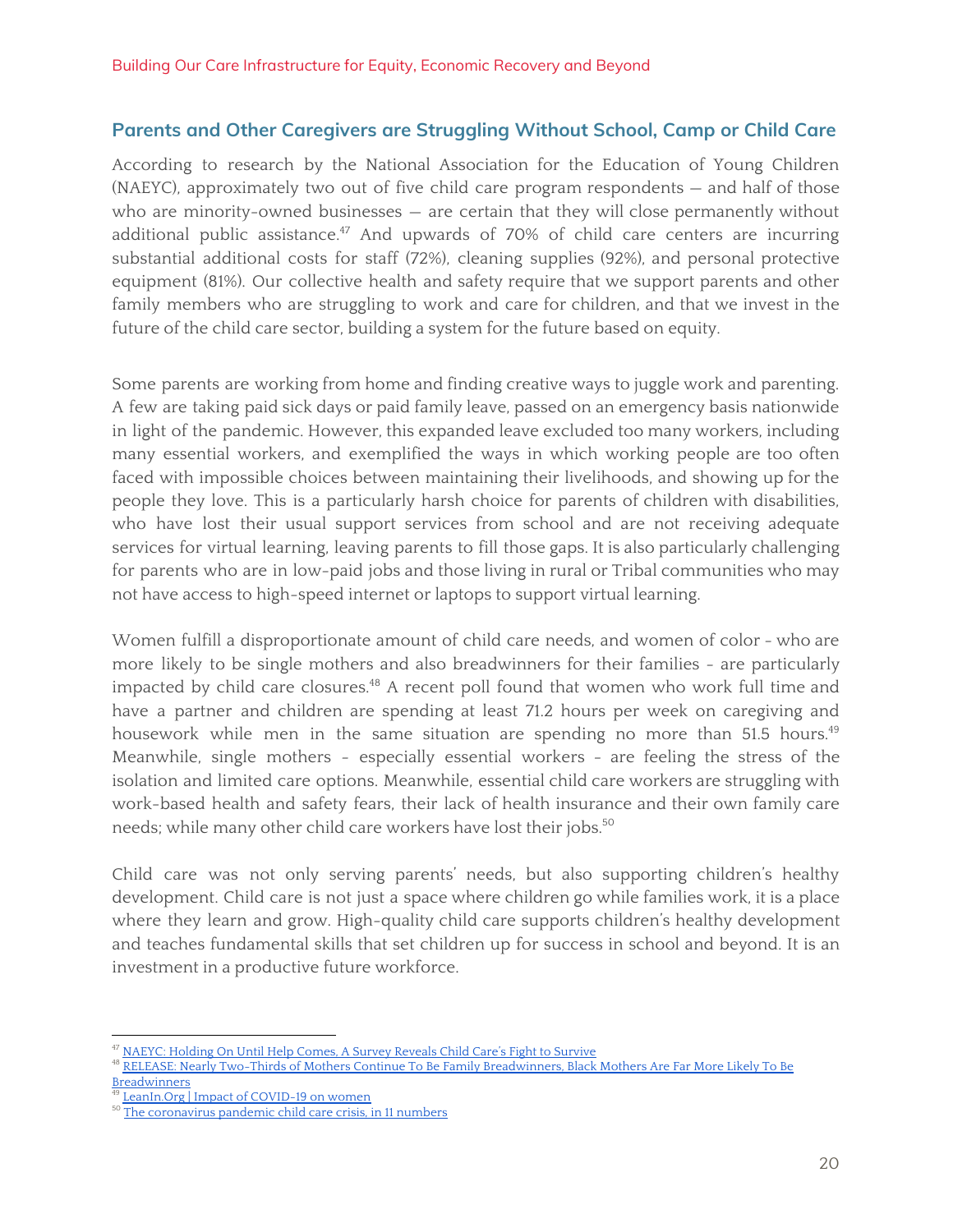Quality care for too many children has been ignored, risking their well-being, development, health, and safety. This includes children confined in facilities away from home such as immigrant children in detention centers and the more than 30,000 children in juvenile detention centers. $^{51}$  There are also over 400,000 children in foster care, $^{52}$  often facing unstable housing and care, and children with disabilities confined to and isolated in institutional settings. COVID-19 has endangered many of these children, especially those in communal living situations, and little data has been collected nor focus given to ensure their safety. A comprehensive care solution must be intergenerational and solve for the needs of all children in this country.

Many families are seeing their household incomes dry up. Parents Together conducted a survey of parents and found that two-thirds have either lost income already or expect to soon; 80 percent are worried about having enough money to cover basic housing and food costs within three months. Nearly half worry they will run out of money within the next two weeks. Half of the respondents are specifically losing income so that a family member can stay home with kids. 53

Our history of underinvesting in child care - driven by discriminatory policies that undervalue the work of women of color - and all forms of care, which hurts children, families, the care workforce, and communities alike, is even more devastating in the current crisis. It is also one of many facets of the COVID-19 crisis leading to increased gender, racial, and economic inequality. In addition, the fragmented manner in which care is provided and paid for was expensive, inefficient, and unsustainable before the current crisis. Families navigating complex bureaucracy to receive benefits have become even more challenged in the current moment.

COVID-19 is making even more evident that family care is too often treated as separate from economic concerns. Our participation in the economy as workers, entrepreneurs, and consumers is shaped in every way by our responsibilities to our families, and yet our economic policy does not account for our fundamental need to provide care for those we love. Our economic policies have ignored our need for care for too long.

### **Caregivers are Struggling Without Community-Based Long-Term Services and Supports**

Caregivers of a person with a disability or an aging adult are also facing increased care demands. Like community-based child care supports, community-based long-term care facilities such as memory centers and adult day centers, have closed, some indefinitely, further shattering an already precarious system of support. For many families, this has destroyed a much-needed routine for families and disrupted services such as sensory and memory therapy. HCBS programs for people with disabilities have closed, or families are

<sup>51</sup> One day count of juveniles in residential [placement](https://www.ojjdp.gov/ojstatbb/corrections/qa08201.asp?qaDate=2018) facilities, 1997-2018

<sup>&</sup>lt;sup>52</sup> [Children's](https://www.acf.hhs.gov/cb/research-data-technology/statistics-research/afcars) Bureay: Adoption and Foster Care Statistics

<sup>53</sup> Parent Survey: For Many Families, the [Economic](https://parents-together.org/parent-survey-for-many-families-the-economic-crisis-is-already-here/) Crisis is Already Here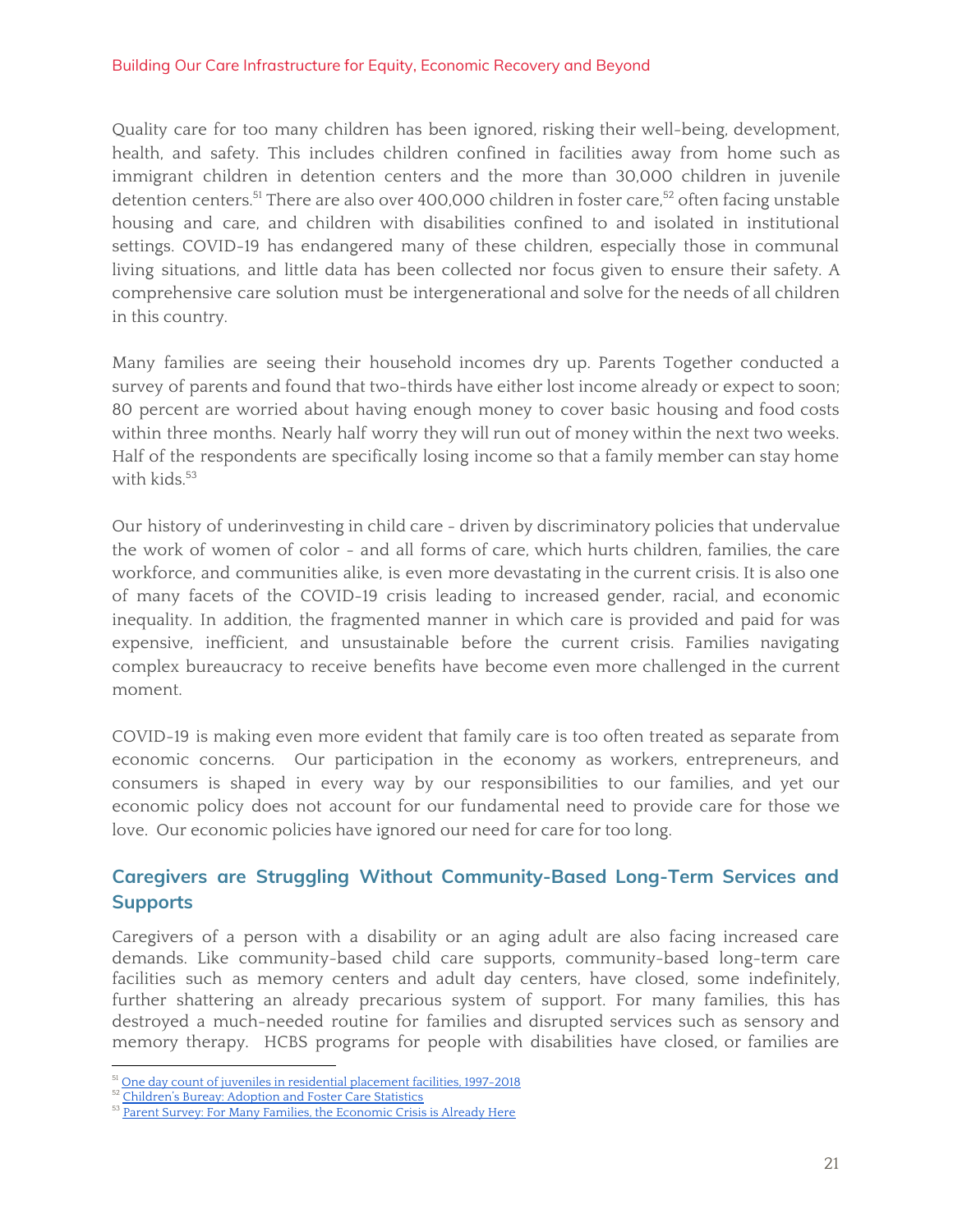bringing people with disabilities home for their own safety. Families of people with disabilities are scrambling to ensure that their loved ones have the support and care they need every day.

Millions of family caregivers are on their own managing medication; social engagement; preventing falls; and monitoring symptoms of dementia, disability, aging, or illness in an adult family member. In addition, many aides and workers have lost their jobs and care recipients are without services that help prevent isolation. While the patchwork of community-based, long-term services and supports was out of reach for many families, now even those who can afford supports aren't getting them. COVID-19 has shed a light on how inadequate they were previously, while simultaneously destroying what was in place. Not only are providers shutting down, but states are actively defunding these services and programs. The result is fewer paid caregiving options, putting more burden on unpaid family caregivers – perpetuating the cycle of poverty for women and particularly women of color. And many caregivers are in the dual caregiving role of caring for a child under 18 while also caring for an adult. 54

Fifty-three million family caregivers provide unpaid care and support, valued at over \$500 billion, for people with disabilities and seniors. Twenty-five percent of them are part of the sandwich generation — managing care for children and people with disabilities or seniors the most at-risk populations for COVID-19.<sup>55</sup> Having to manage or provide care for an aging family member on top of child care is forcing some people out of work, leaving them even more financially insecure. Affordability and income loss are major issues for consumers and family caregivers. COVID-19 is exacerbating workforce shortages and increasing reliance on family caregivers who are putting themselves at risk to care and taking on more complex tasks with little or no training or support.

#### **Inadequate Paid Leave Policies Force Impossible Choices**

Everyone should be able to take time to care for themselves or a loved one without risking their job or paycheck. Families and communities are strongest when we all have time to heal from illness, to welcome a new child, to help a loved one recover or ease their passing. Being there for family is what matters — no exceptions. However, today, only 19 percent of US workers have access to paid family leave through an employer and only 40 percent have access to short-term disability insurance. $56$  Nearly one in four employed mothers return to work within two weeks of giving birth,<sup>57</sup> and one in five retirees leave the workforce earlier than planned to care for an ill family member.<sup>58</sup> When COVID-19 started spreading in the United States, Congress and some states rushed to enact paid leave policies to provide people with paid time to work and care. The lack of paid sick days and paid family and medical leave policies prior to COVID-19 made it much harder for people to stop the spread of the virus.

<sup>&</sup>lt;sup>54</sup> What is the Sandwich [Generation?](https://www.aplaceformom.com/caregiver-resources/articles/what-is-the-sandwich-generation)

<sup>55</sup> [Caregiving](https://www.caregiving.org/wp-content/uploads/2020/05/Executive-Summary-Caregiving-in-the-United-States-2020.pdf) in the US 2020 - AARP Research Report

<sup>56</sup> US Bureau of Labor Statistics, National [Compensation](https://www.bls.gov/ncs/ebs/benefits/2019/ownership/civilian/table31a.pdf) Survey

<sup>&</sup>lt;sup>57</sup> The shocking number of new moms who return to work two weeks after [childbirth](https://www.washingtonpost.com/news/wonk/wp/2015/08/19/the-shocking-number-of-new-moms-who-return-to-work-two-weeks-after-childbirth/)

<sup>58</sup> [Understanding](https://www.aarp.org/content/dam/aarp/research/public_policy_institute/ltc/2012/understanding-impact-family-caregiving-work-AARP-ppi-ltc.pdf) the Impact of Family Caregiving on Work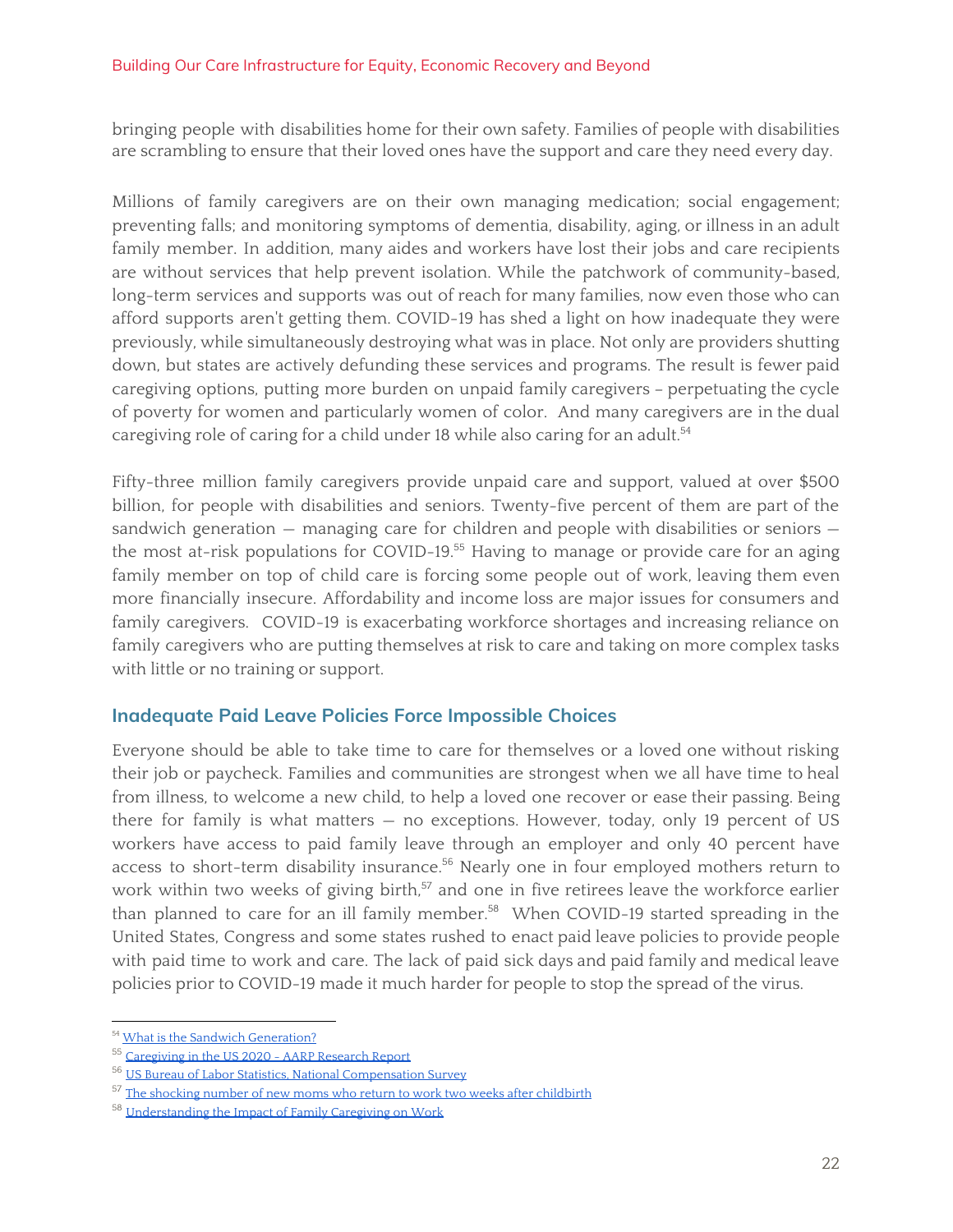# <span id="page-22-0"></span>**Appendix B: Relief Measures**

#### **Universal Long-Term Services and Supports**

Investing in long-term services and supports requires both immediate solutions and a bold ongoing investment. The HEROES Act, that passed the House of Representatives, included \$850 million for family care for essential workers and an increase in federal payments to state Medicaid programs by 10 percentage points to support home-and community-based services, including increasing the wages of the workforce who provides these services, providing paid leave and premium pay, and buying protective equipment. It also included funding directly to state and local governments that can be used to address ongoing care demands and support for caregivers. This would be a crucial first step and should accompany permanent funding to support transition to HCBS for those currently residing in institutions.

#### **Universal Child Care**

The child care sector needs at least \$9.6 billion a [month](https://nwlc.org/resources/child-care-is-key-to-our-economic-recovery-what-it-will-take-to-stabilize-the-system-during-this-crisis/) in the short-term to provide care for children of essential workers and remain stable enough to support parents when this crisis ends. The CARES Act included \$3.5 billion, which many states have already used up, barely addressing the full scope of the challenge In the short-term, children and their families, and all of our early educators need a significant increase of at least \$50 billion, like the [Child](https://delauro.house.gov/sites/delauro.house.gov/files/Child_Care_Is_Essential_Act_One_Pager.pdf) Care is [Essential](https://delauro.house.gov/sites/delauro.house.gov/files/Child_Care_Is_Essential_Act_One_Pager.pdf) Act, to keep the existing system afloat. Otherwise, we are at risk of losing 4.5 [million](https://www.americanprogress.org/issues/early-childhood/news/2020/04/24/483817/coronavirus-pandemic-lead-permanent-loss-nearly-4-5-million-child-care-slots/) [child](https://www.americanprogress.org/issues/early-childhood/news/2020/04/24/483817/coronavirus-pandemic-lead-permanent-loss-nearly-4-5-million-child-care-slots/) care slots and seeing the loss of many women and women of color-owned businesses and failing to meet the care needs of our frontline workers. This will only begin to meet immediate relief needs; building a universal system must come next.

#### **Paid Leave**

As a result of the COVID-19 pandemic, Congress passed the **Families First [Response](https://www.congress.gov/bill/116th-congress/house-bill/6201) Act** (H.R. 6201, or the FFCRA), which [guarantees](https://familyvaluesatwork.org/statelaws) two workweeks of emergency paid sick leave and ten workweeks of emergency paid family leave to people working in businesses with fewer than 500 employees for many COVID-related purposes, such as quarantines and recovering from the virus. These provisions include some domestic workers and provide tax credits to reimburse employers. Unfortunately, in addition to excluding people who work for large businesses, the bill also allowed so many employers to opt-out of the emergency paid family and medical leave provisions - including health care providers and emergency responders as well as employers with fewer than 50 employees - it only covers about half the [workforce](https://www.americanprogress.org/issues/economy/news/2020/04/17/483287/coronavirus-paid-leave-exemptions-exclude-millions-workers-coverage/). On top of that, the wage replacement rate for those providing family caregiving is less than for personal sick leave, the uses of leave are too narrow, and the lack of funding for education and outreach means that most people don't even know they are eligible. The HEROES Act would fix these gaps and is a crucial next step for the immediate crisis, while paid leave for all remains the ultimate goal.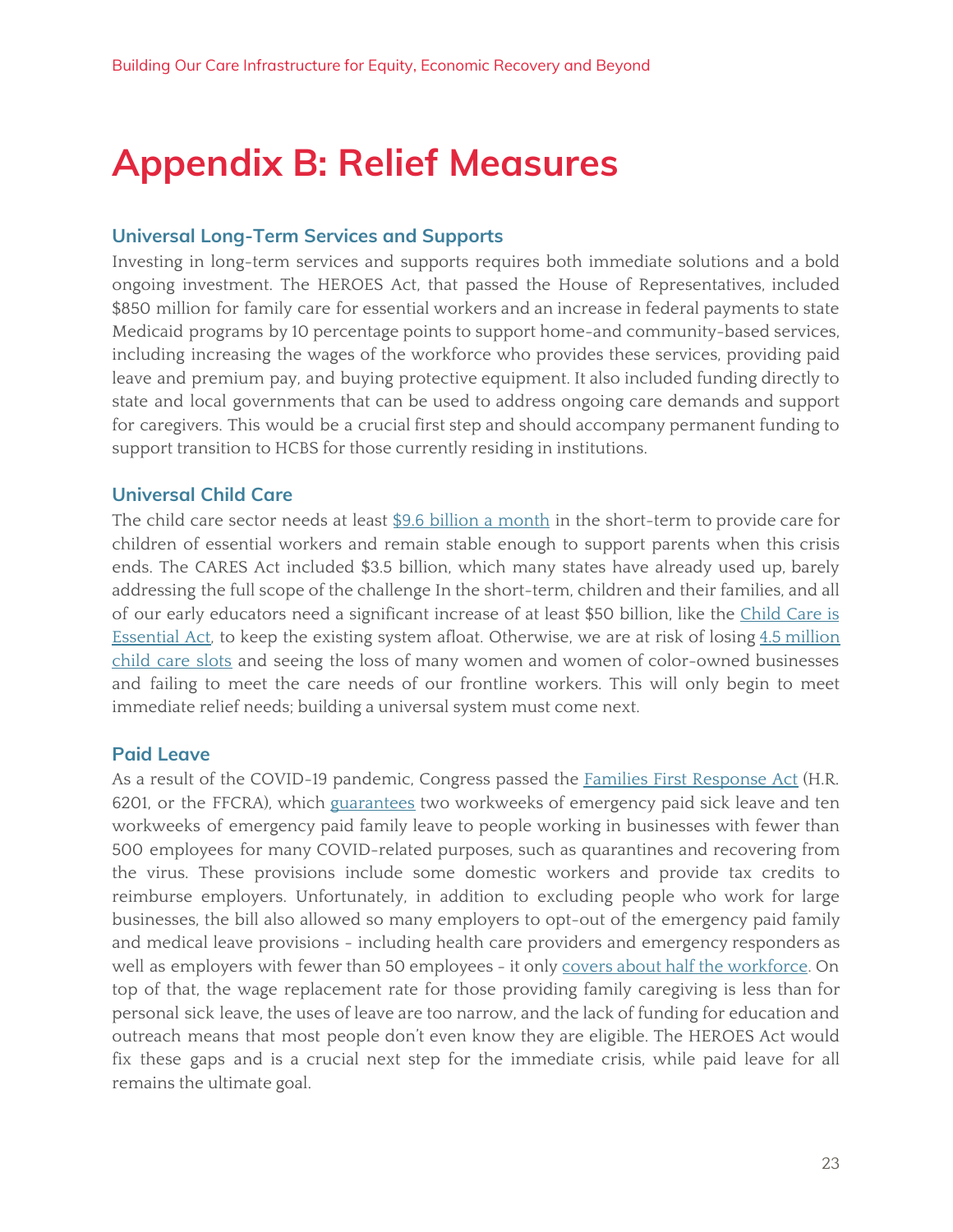# <span id="page-23-0"></span>**Acknowledgments**

The authors would like to thank our advocacy, policy research, and academic peers at allied organizations from diverse movements including childcare, paid leave, disability justice, aging justice, health care, economic equity - all grounded in racial and gender equity - who contributed to and helped review this report. A special thanks to Ai-jen Poo, without whom this would not be possible. We are also deeply grateful to the Caring Across Generations communications team as well as Femi Fletcher for their editorial review and support.

# <span id="page-23-1"></span>**Support for the Care Infrastructure**

We are in an unprecedented time with an opportunity to rebuild our care infrastructure. We, the undersigned, unite to demand robust investments in building a just, equitable, quality, affordable, and accessible care infrastructure that includes child care, paid family and medical leave, long-term services and supports, and investments for all caregivers. In solidarity within and across movements, we recognize the urgent needs of these policies in any recovery response and in the long-term. A comprehensive care infrastructure will support the well-being of all families and communities while centering Black women, communities of color, and people with disabilities.

9to5 Alabama Institute for Social Justice All Our Kin American Association of Caregiving Youth Autistic Self Advocacy Network Better Life Lab, New America BlackHer California Association for Adult Day Services California Work & Family Coalition Capita Carework Network CCD Long-Term Services and Support Taskforce Center for Economic and Policy Research

Center for Law and Social Policy (CLASP) Center for Public Representation Children's Defense Fund Minnesota Citizen Action of Wisconsin Closing the Women's Wealth Gap COLAGE CommunicationFIRST Community Change Action Community Organizing and Family Issues Connecticut Women's Education and Legal Fund (CWEALF) Demos Disability Rights Education and Defense Fund (DREDF) Economic Opportunity Institute